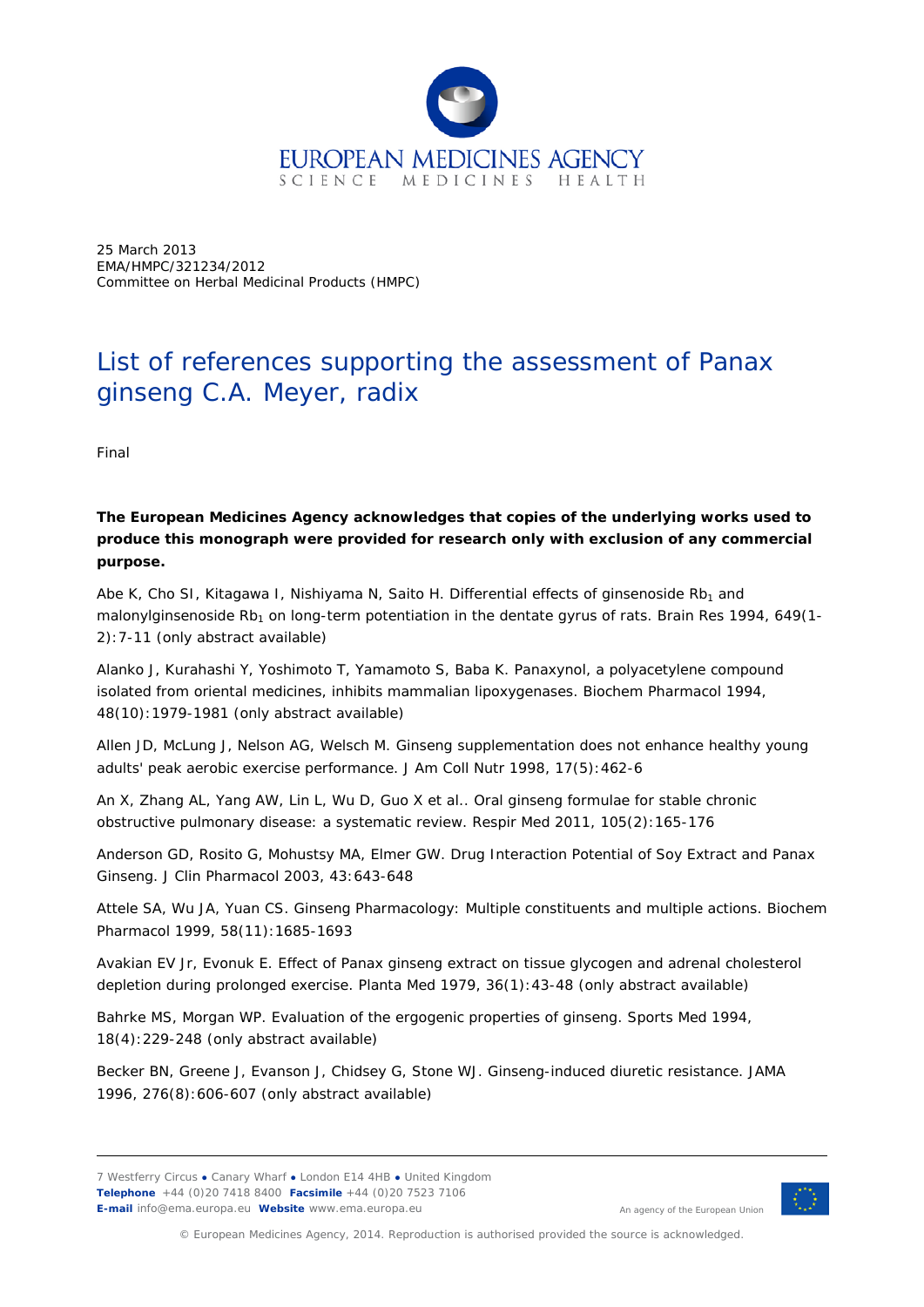Bensky D, Clavey S, Stöger E, Gamble A editors. Chinese Herbal Medicine Materia Medica, 3<sup>rd</sup> ed., Eastland Press, Inc., Seattle 2004

Berté F, Toxicological investigation on G115. 1973 (unpublished report)

Berté F, Toxicological investigation of the standardized ginseng extract G115<sup>®</sup>, 1982 (unpublished report)

Blaschek W, Ebel S, Hackenthal E, Holzgrabe U, Keller K, Reichling J, Schulz V HagerROM 2008: Hagers Handbuch der Drogen und Arzneistoffe. Springer-Verlag, Heidelberg 2008

British Herbal Pharmacopoeia 1983. British Herbal Medicine Association, Bournemouth 1983

Buettner C, Yeh GY, Phillips RS, Mittleman MA, Kaptchuk TJ. Systematic review of the effects of ginseng on cardiovascular risk factors. *Ann Pharmacother* 2006, 40(1):83-95

Cai ZW, Quian TX, Wong RNS, Jiang ZH. Liquid chromatography-electrospray ionization mass spectrometry for metabolism and pharmacokinetic studies of ginsenoside Rg3. *Anal Chim Acta* 2003, 492(1-2):283-293

Cardinal BJ, Engels HJ. Ginseng does not enhance psychological well-being in healthy, young adults: results of a double-blind, placebo-controlled, randomized clinical trial. *J Am Diet Assoc* 2001, 101(6):655-660

Caron MF, Hotsko AL, Robertson S, Mandybur L, Kluger J, White CM. Electrocardiographic and hemodynamic effects of Panax ginseng. *Ann Pharmacother* 2002, 36(5):758-763

Caso Marasco A, Vargas Ruiz R, Salas Villagomez A, Begona Infante C. Double-blind study of a multivitamin complex supplemented with ginseng extract. *Drugs Exp Clin Res* 1996, 22(6):323-329 (only abstract available)

Chai H, Dong Y, Wang X, Zhou W. Ginsenoside Rb<sub>1</sub> Attenuates Homocysteine-Augmented Guidewire Injury-Induced Intimal Hyperplasia in Mice. *J Surg Res* 2009, 157(2):193-198

Chan LY, Chiu PY, Lau TK. An in-vitro study of ginsenoside Rb<sub>1</sub>-induced teratogenicity using a whole rat embryo culture model. *Human reproduction* 2003, 18(10):2166-2168

Chan LY, Chiu PY, Lau TK. Embryotoxicity study of ginsenoside Rc and Re in in vitro rat whole embryo culture. *Reproductive Toxicology*, 2004 19:131-134

Chan PC, Peckham JC, Malarkey DE, Kissling GE, Travlos GS. Two-Year Toxicity and Carcinogenicity Studies of Panax ginseng in Fischer 344 Rats and B6C3F1 Mice. *Am J Ch Med* 2011, 39(4):779-788

Chang Y, Lai PH, Wang CC, Chen SC, Chang WC, Sung HW. Mesothelium regeneration on acellular bovine pericardia loaded with an angiogenic agent (ginsenoside  $Rg_1$ ) successfully reduces postsurgical pericardial adhesions. *J Thorac Cardiovasc Surg* 2006, 132(4):867-874

Chen KJ, The effect and abuse syndrome of Ginseng. *Journal of traditional Chinese medicine* 1981, 1(1):69-72

Chen XC, Chen Y, Zhu YG, Fang F, Chen LM. Protective effect of ginsenoside  $Rq_1$  against MPTP-induced apoptosis in mouse substantia nigra neurons. *Acta Pharmacol Sin* 2002, 23(9):829-834

Chen CF, Chiou WF, Zhang JT. Comparison of the pharmacological effects of *Panax ginseng* and *Panax quinquefolium. Acta Pharmacol Sin* 2008, 29(9):1103-1108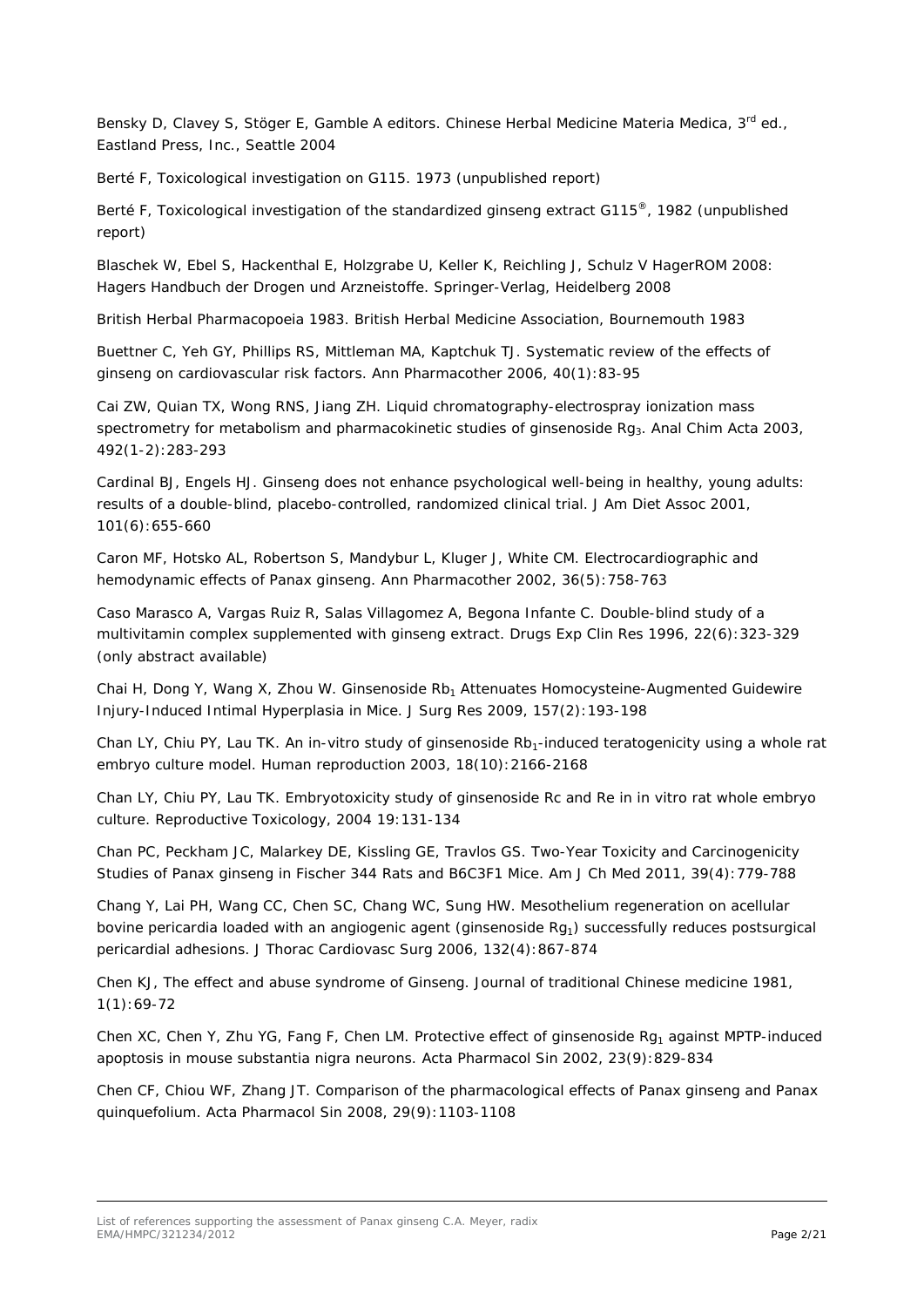Cherdrungsi P, Rungroeng K. Effects of Standardized Extract and Exercise Training on Aerobic and Anaerobic Exercise Capacities in Humans. *Korean J Ginseng Sci* 1995, 19:93-100 (only abstract available)

Chin RK. Ginseng and common pregnancy disorders. *Asia Oceania J Obstet Gynaecol* 1991, 17(4):379- 80 (article or abstract not available)

Cho SW, Cho EH, Choi SY. Ginsenosides activate DNA polymerase δ from bovine placenta. *Life sciences* 1995, 57(14) 1359-1365

Cho WCS, Chung WS, Lee SKW, Leung AWN, Cheng CHK, Yue KKM. Ginsenoside Re of Panax ginseng possesses significant antioxidant and antihyperlipidemic efficacies in streptozotocin-induced diabetic rats. *Eur J Pharmacol* 2006, 550(1-3):173-179

Choi HK, Seong DH, Rha KH. Clinical efficacy of Korean red ginseng for erectily dysfunction. *Int J Impot Res* 1995, 7(3):181-186 (only abstract available)

Choi HK, Choi YD, Adaikan PG, Jiang Y. [Effectiveness of Korean red ginseng in erectile dysfunction: multi-national approach]. *J Ginseng Res.* 1999, 23:247-256 [Korean] (only abstract available)

Choi HK, Choi YJ. [Evaluation of clinical efficacy of Korea red ginseng for erectile dysfunction by international index of erectile function]. *J Ginseng Res* 2001, 25:112-117 [Korean] (article or abstract not available)

Choi HK, Choi YJ, Kim JH. [Penile blood change after oral medication of Korean red ginseng in erectile dysfunction patients]. *J Ginseng Res* 2003, 27:165-170 [Korean] (only abstract available)

Choi KT. Botanical characteristics, pharmacological effects and medicinal components of Korean Panax ginseng C A Meyer. *Acta Pharmacol Sin* 2008, 29(9):1109-1118

Christensen LP, BrandT K. Bioactive polyacetylenes in food plants of the Apiaceae family: Occurrence, bioactivity and analysis. *Journal of Pharmaceutical and Biomedical Analysis* 2006, 41:683-693

Christensen LP. Aliphatic C17-Polyacetylenes of the Falcarinol Type as Potential Health Promoting Compounds in Food Plants of the Apiaceae Family. *Recent Pat Food Nutr Agric* 2011, 3:64-77

Churchill JD, Gerson JL, Hinton KA, Mifek JL, Walter MJ, Winslow CL *et al*. The Nootropic Properties of Ginseng Saponin Rb<sub>1</sub> are Linked to Effects on Anxiety. *Integr Physiol Behav Sci* 2002, 37(3):178-187

Concha O, Hu S, Holmberg O. The proliferative responses of cow stripping milk and blood lymphocytes to pokeweed mitogen and ginseng in vitro. *Vet Res* 1996, 27:107-115

Coon JT, Ernst E. Panax ginseng: a systematic review of adverse effects and drug interactions. *Drug Saf* 2002, 25(5):323-344

Cui JF, Garle M, Björkhem I, Eneroth P. Determination of aglycones of ginsenosides in ginseng preparations sold in Sweden and in urine samples from Swedish athletes consuming ginseng. *Scand J Clin Lab Invest* 1996, 56(2):151-160

Cui JF, Bjorkhem I, Eneroth P. Gas chromatographic-mass spectrometric determination of 20(S) protopanaxadiol and 20(S)-protopanaxatriol for study on human urinary excretion of ginsenosides after ingestion of ginseng preparations. *J Chromatogr B 1997*, 689(2):349-355

Cui J, Jiang L, Xiang H. Ginsenoside Rb<sub>3</sub> exerts antidepressant-like effects in several animal models. *J Psychopharmacol* 2012, 26(5):697-713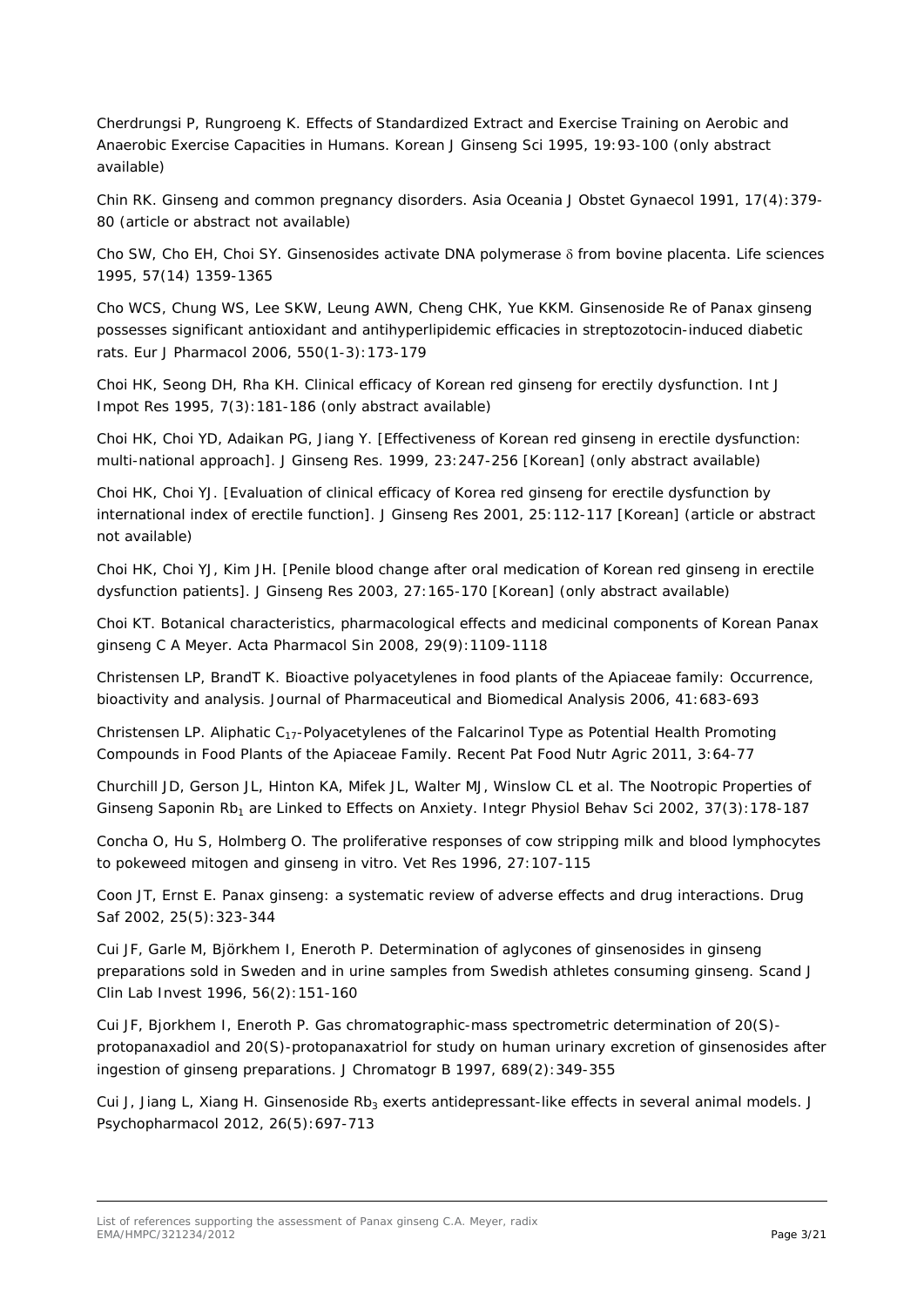D'Angelo L, Grimaldi R, Caravaggi M, Marcoli M, Perucca E, Lecchini S *et al.*. A double-blind, placebocontrolled clinical study on the effect of a standardized ginseng extract on psychomotor performance in healthy volunteers*. J Ethnopharmacol* 1986, 16(1):15-22

De Andrade E, de Mesquita AA, Claro J de A, de Andrade PM, Ortiz V, Paranhos M *et al.*. Study of the efficacy of Korean Red Ginseng in the treatment of erectile dysfunction. *Asian J Androl* 2007, 9(2):241- 244

Dega H, Laporte JL, Francès C, Herson S, Chosidow O. Ginseng as a cause for Stevens-Johnson syndrome. *Lancet* 1996 May 11, 347(9011):1344

Deng J, Lv XT, Qu Q, Huang XN. Ginsenoside Rg<sub>1</sub> inhibits rat left ventricular hypertrophy induced by abdominal aorta coarctation: Involvement of calcineurin and mitogen-activated protein kinase signaling. *Eur J Pharmacol* 2009, 608(1-3):42-47

Deng J, Wang YW, Chen WM, Wu Q, Huang XN, Role of Nitric Oxide in Ginsenoside Rg<sub>1</sub>-Induced Protection against Left Ventricular Hypertrophy Produced by Abdominal Aorta Coarctation in Rats. *Biol Pharm Bull* 2010, 33(4):631-635

De Souza LR, Jenkins AL, Sievenpiper JL, Jovanovski E, Rahelić D, Vuksan V. Korean red ginseng (*Panax ginseng* C.A. Meyer) root fractions: Differential effects on postprandial glycemia in healthy individuals. *J Ethnopharmacol* 2011, 137:245-250

Ding DZ, Shen TK, Cui YZ. Effects of red ginseng on the congestive heart failure and its mechanism. *Zhongguo Zhong Xi Yi Jie He Za Zhi* 1995, 15(6):325-327 [Chinese] (English abstract available)

Dörling E.Do ginsenosides influence the performance? Results of a double-blind study. *Notab Med* 1980, 10(5): 241-246

Dowling EA, Redondo DR, Branch JD, Jones S, McNabb G, Williams MH. Effect of Eleutherococcus senticosus on submaximal and maximal exercise performance. *Med Sci Sports Exerc* 1996, 28(4):482- 489 (only abstract available)

Engels HJ, Said JM, Wirth JC. Failure of chronic ginseng supplementation to affect work performance and energy metabolism in healthy adult females. *Nutr Res* 1996, 16(8):1295-1305

Engels HJ, Wirth JC. No ergogenic effects of ginseng (Panax ginseng C.A. Meyer) during graded maximal aerobic exercise*. J Am Diet Assoc* 1997, 97(10):1110-1115

Engels HJ, Kolokouri I, Cieslak TJ 2nd, Wirth JC. Effects of ginseng supplementation on supramaximal exercise performance and short-term recovery. *J Strength Cond Res* 2001, 15(3):290-295 (only abstract available)

Engels HJ, Fahlman MM, Wirth JC. Effects of ginseng on secretory IgA, performance, and recovery from interval exercise. *Med Sci Sports Exerc* 2003, 35(4):690-696

Etou H, Sakata T, Fujimoto K, Terada K, Yoshimatsu H, Ookuma K et al. Ginsenoside-Rb<sub>1</sub> as a suppressor in central modulation of feeding the rat. *Nihon Yakurigaku Zasshi* 1988, 91(1):9-15 [Japanese] (abstract available in English)

European Pharmacopoeia,  $8^{th}$  ed. Ginseng – Ginseng radix. Council of Europe. 1/2008: 1523; 1261-1262

European Pharmacopoeia,  $8<sup>th</sup>$  ed- Ginseng dry extract – Ginseng extractum siccum. Council of Europe. 1/2013:2356,;1262-1264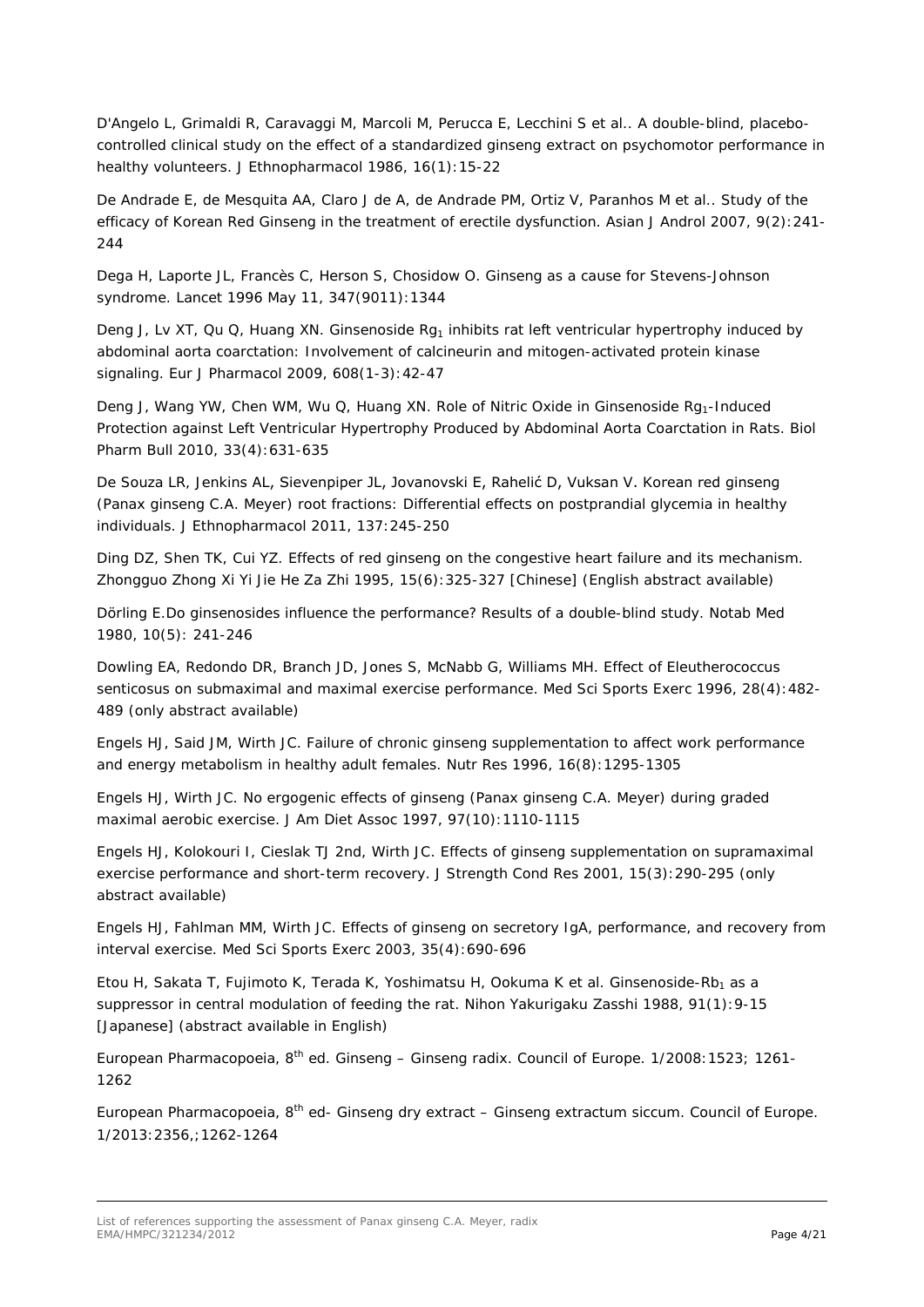Forgo I, Kayasseh L, Staub JJ. Effect of a standardized ginseng extract on general well-being, reaction capacity, pulmonary function and gonadal hormones. *Med Welt* 1981a, 32(19):751-756

Forgo I, Kirchdorfer A.M. On the question of influencing the performance of top sportsmen by means of biologically active substances. Communication 1. *Aerztl Prax* 1981b, 33(44):1784-1786

Forgo I, Kirchdorfer A.M. The effect of different ginsenoside concentrations on physical work capacity. Communication 3. *Notab Med* 1982, 12(9):721-727

Forgo I. Effect of drugs on physical performance and hormone system of sportsmen. Communication 2. *Münch Med Wschr 1983,* 125(38):822-824

Forgo I, Schimert G. The duration of effect of the standardized ginseng extract G115  $\Box$  in healthy competitive athletes*. Notab Med* 1985, 15(9):636-640

Fujimoto K, Sakata T, Ishimaru T, Etou H, Ookuma K, Kurokawa M *et al*. Attenuation of anorexia induced by heat or surgery during sustained administration of ginsenoside Rg<sub>1</sub> into rat third ventricle. *Psychopharmacology* 1989, 99(2):257-260 (only abstract available)

Fujimoto Y, Sakuma S, Komatsu S, Sato D, Nishida H, Xiao YQ *et al*. Inhibition of 15- Hydroxyprostaglandin Dehydrogenase Activity in Rabbit Gastric Antral Mucosa by Panaxynol Isolated from Oriental Medicines. *J Pharm Pharmacol* 1998, 50:1075-1078

Garcia RR. Estudio comparativo de dos farmacos que actuan sobre el envejcimiento cerebral. *Prensa Med Argent* 1988, 75:134-139 (article or abstract not available)

Geng J, Dong J, Ni H, Lee MS, Wu T, Jiang K *et al*. Ginseng for cognition. *Cochrane Database Syst Rev* 2010, (12):CD007769

Gianoli AC, Riebenfeld D. A double-blind study to assess the tolerability and efficacy of the standardized ginseng extract G 115 with special regard to its effect on the resistance of the organism to external influences. *Cytobiol Rev* 1984; 8 (3):177-186

Greenspan EM. Ginseng and vaginal bleeding. *JAMA* 1983, 249(15):2018

González-Seijo JC, Ramos YM, Lastra I. Manic episode and ginseng: report of a possible case. *J Clin Psychopharmacol* 1995, 15(6):447-448 (article or abstract not available)

Gross D, Krieger D, Efrat R, Dayan M. Ginseng extract G115® in the treatment of chronic respiratory diseases. *Schweiz Z Ganzheitsmed* 1995, 7(1): 29-33

Gross D, Shenkman Z, Bleiberg B, Dayan M, Gittelson M, Efrat R. Ginseng improves pulmonary functions and exercise capacity in patients with COPD. *Monaldi Arch Chest Dis* 2002, 57(5-6):242-246

Gu Y, Wang GJ, Sun JG, Jia YW, Wang W, Xu MJ *et al*. Pharmacokinetic characterization of ginsenoside Rh2, an anticancer nutrient from ginseng, in rats and dogs. *Food Chem Toxicol* 2009, 47(9):2257-2268

Gurley BJ, Gardner SF, Hubbard MA, Williams KD, Gentry BW, Cui Y *et al*. Clinical Assessment of Effects of Botanical Supplementaion on Cytochrome P450 Phenotypes in the Elderly: St John's Wort, Garlic Oil, Panax ginseng and Ginkgo biloba. *Drugs & Aging*. 2005 22(6): 525-539 (only abstract available)

Ha SE, Shin DH, Kim HD, Shim SM, Kim HS, Kim BH *et al*. Effects of ginsenoside Rg<sub>2</sub> on the ultraviolet B-induced DNA damage responses in HaCaT cells. *Naunyn Schmiedebergs Arch Pharmacol* 2010, 382(1):89-101

Haefeli WE, Carls A. Drug interactions with phytotherapeutics in oncology. *Expert Opin Drug Metab Toxicol* 2014, 10(3):359-377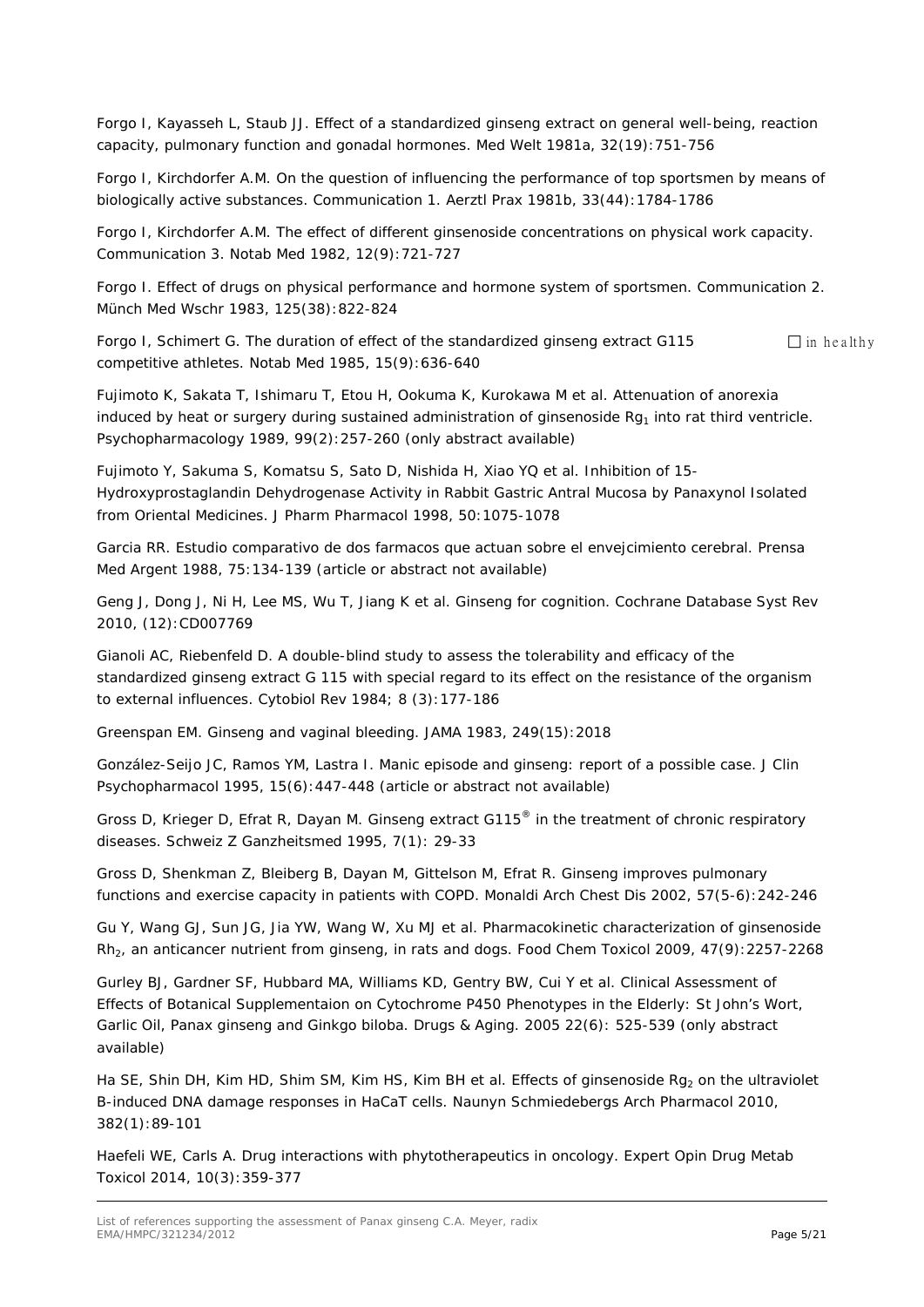Hallstrom C, Fulder S, Carruthers M. Effects of ginseng on the performance of nurses on night duty. *Comp Med East West* 1982, 6:277-282 (only abstract available)

Hammond TG, Whitworth JA. Adverse reactions to ginseng. *Med J Aust* 1981, 1(9):492 (article or abstract not available)

Han KH, Choe SC, Kim HS, Sohn DW, Nam KY, Oh BH *et al.* Effect of red ginseng on blood pressure in patients with essential hypertension and white coat hypertension. *Am J Chin Med* 1998, 26(2):199-209 (only abstract available)

Han B, Meng Q, Li Q, Zhang J, Bi Y, Jiang N. Effect of 20(S)-protopanaxatriol and its epimeric derivatives on myocardial injury induced by isoproterenol. *Arzneimittelforschung* 2011, 61(3):148-152 (only abstract available)

Hänsel R, Sticher O. Pharmakognosie – Phytopharmazie. 9<sup>th</sup> ed. Springer, Heidelberg, 2010, 892-902

Hao K, Gong P, Sun SQ, Hao HP, Wang GJ, Dai Y *et al*. Beneficial estrogen-like effects of ginsenoside  $Rb<sub>1</sub>$ , an active component of Panax ginseng, on neural 5-HT disposition and behavioural tasks in ovariectomized mice. *Eur J Pharmacol* 2011, 659:15-25

Hasegawa H, Sung JH, Matsumiya S, Uchiyama M. Main Ginseng Saponin Metabolites Formed by Intestinal Bacteria. *Planta Med* 1996, 62(5):453-457 (only abstract available)

Heo JH, Lee ST, Chu K, Oh MJ, Park HJ, Shim JY *et al*. An open-label trial of Korean red ginseng as an adjuvant treatment for cognitive impairment in patients with Alzheimer's disease. *Eur J Neurol* 2008, 15(8):865-868

Hess FG Jr., Parent RA, Cox GE, Stevens KR, Becci PJ. Reproduction study in rats of Ginseng Extract G115. *Food Chem Toxicol* 1982, 20(2):189-192

Hess FG Jr., Parent RA, Cox GE, Stevens KR, Becci PJ. Effects of subchronic feeding of Ginseng Extract G115 in Beagle dogs. *Food Chem Toxicol*. 1983, 21(1):95-97

Hofseth LJ, Wargovich MJ. Inflammation, Cancer, and Targets of Ginseng. *J Nutr* 2007, 137(1 Suppl):183S-185S

Hong B, Ji YH, Hong JH, Nam KY, Ahn TY. A double-blind crossover study evaluating the efficacy of korean red ginseng in patients with erectile dysfunction: a preliminary report. *J Urol* 2002, 168(5):2070-2073 (only abstract available)

Hopkins MP, Androff L, Benninghoff AS. Ginseng face cream and unexplained vaginal bleeding. *Am J Obstet Gynecol* 1988, 159 (5): 1121-1122 (only abstract available)

Hsu CC, Ho MC, Lin LC, Su B, Hsu MC. American ginseng supplementation attenuates creatine kinase level induced by submaximal exercise in human beings. *World J Gastroenterol* 2005, 11(34):5327- 5331

Hu S, Concha C, Cooray R, Holmberg O. Ginseng-enhanced oxidative and phagocytic activities of polymorphonuclear leucocytes from bovine peripheral blood and stripping milk. *Vet Res* 1995, 26, 155- 161

Hu S, Concha C, Johannisson A, Meglia G, Waller KP. Effect of Subcutaneous Injection of Ginseng on Cows with Subclinical Staphylococcus aureus Mastitis. *J Vet Med B* 2001, 48:519-528

Ikehara M, Shibata Y, Higashi T, Sanada S, Shoji J. Effect of Ginseng Saponins on Cholesterol Metabolism. III. Effect of Ginsenoside-Rb<sub>1</sub> on Cholesterol Synthesis in Rats fed on High-fat Diet. *Chem Pharm Bull* 1978, 26(9):2844-2849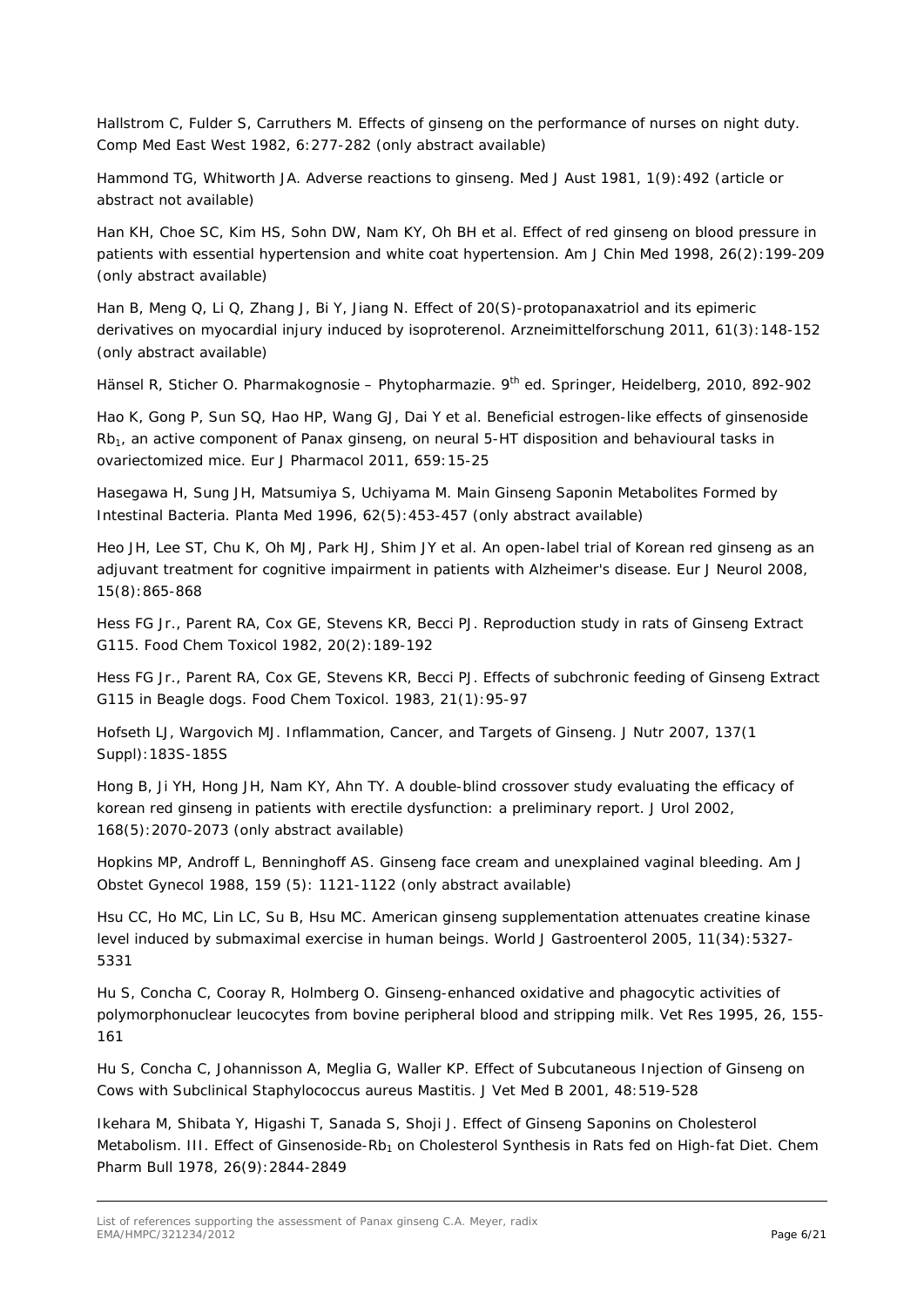Janetsky K, Morreale AP. Probable interaction between warfarin and ginseng. *Am J Health Syst Pharm* 1997, 54:692-693 (article or abstract not available)

Jang DJ, Lee MS, Shin BC, Lee YC, Ernst E. Red ginseng for treating erectile dysfunction: a systematic review. *Br J Clin Pharmacol* 2008, 66(4):444-450

Jenny E. On the toxicity of the standardized ginseng extract G115® and pure ginsenosides. 1982 (un published report)

Jeong DW, Moon SK, Hong JW, Shin WJ, Park YM, Jung JH *et al*. [Effects of Korean ginseng, Korean red ginseng and fermented Korean red ginseng on cerebral blood flow, cerebrovascular reactivity, systemic blood pressure and pulse rate in humans]. *J Korean Oriental Med* 2006, 27:48-60 [Korean] (only abstract available)

Jeong SJ, Han SH, Kim DY, Lee JC, Kim HS, Kim BH *et al*. Effects of mRG<sub>2</sub>, a Mixture of Ginsenosides Containing 60% Rg<sub>2</sub>, on the Ultraviolet B-Induced DNA Repair Synthesis and Apoptosis in NIH3T3 Cells. *International Journal of Toxicology* 2007, 26:151-158

Jiang X, Williams KM, Liauw WS, Ammit AJ, Roufogalis BD, Duke CC *et al*.. Effect of St. John's wort and ginseng on the pharmacokinetics and pharmacodynamics of warfarin in healthy subjects. *Br J Clin Pharmacol* 2004, 57(5): 592-599

Jiang X, Blair EYL, McLachlan AJ. Investigation of the Effects of Herbal Medicines on Warfarin Response in Healthy Subjects: A Population Pharmacokinetic-Pharmacodynamic Modeling Approach. *J Clin Pharmacol* 2006, 46:1370

Jiang QS, Huang XN, Dai ZK, Yang GZ, Zhou QX, Shi JS *et al.* Inhibitory effect of ginsenoside Rb<sub>1</sub> on cardiac hypertrophy induced by monocrotaline in rat. *J Ethnopharmacol* 2007, 111(3):567-572

Jones BD, Runikis AM. Interaction of ginseng with phenelzine. *J Clin Psychopharmacol* 1987, 7:201-202

Jovanovski E, Jenkins A, Dias AG, Peeva V, Sievenpiper J, Arnason JT *et al*. Effects of Korean red ginseng (Panax ginseng C.A. Mayer) and its isolated ginsenosides and polysaccharides on arterial stiffness in healthy individuals. *Am J Hypertens* 2010, 23(5):469-472 (only abstract available)

Kaku T, Miyata T, Uruno T, Sako I, Kinoshita A. Chemico-pharmacological studies on saponins of Panax ginseng C. A. Meyer. II. Pharmacological part. *Arzneimittelforschung* 1975, 25(4):539-547 (only abstract available)

Kang M, Yoshimatsu H, Oohara A, Kurokawa M, Ogawa R, Sakata T. Ginsenoside Rg<sub>1</sub> Modulates Ingestive Behavior and Thermal Response Induced by Interleukin-1β in rats. *Physiol Behav* 1995, 57(2):393-396

Kaneko H, Nakanishi K, Murakami A. Effect of red ginseng on hemodynamic changes by physical exercise. *In: Proceedings of the 4th International Ginseng Symposium*, Daejon, Korea, Sept 18-20 1984, 256 (article or abstract not available)

Kennedy DO, Scholey AB, Wesnes KA. Dose dependent changes in cognitive performance and mood following acute administration of Ginseng to healthy young volunteers. *Nutr Neurosci* 2001, 4(4):295- 310

Kennedy DO, Scholey AB, Wesnes KA. Modulation of cognition and mood following administration of single doses of Ginkgo biloba, ginseng, and a ginkgo/ginseng combination to healthy young adults. *Physiol Behav* 2002, 75(5):739-751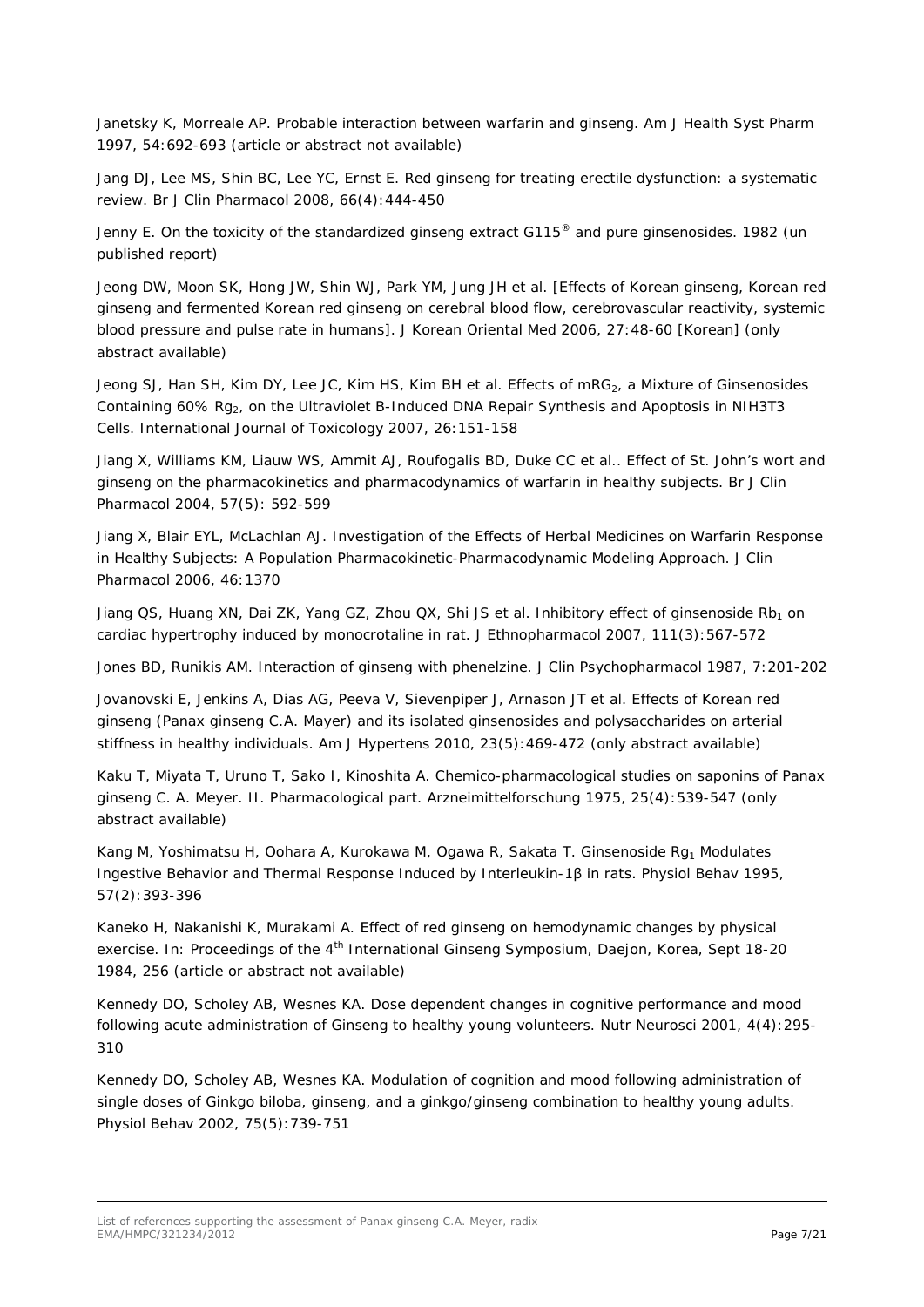Kennedy DO, Scholey AB, Drewery L, Marsh VR, Moore B, Ashton H. Electroencephalograph effects of single doses of Ginkgo biloba and Panax ginseng in healthy young volunteers. *Pharmacol Biochem Behav* 2003, 75(3):701-709

Kennedy DO, Reay JL, Scholey AB. Effects of 8 weeks administration of Korean Panax ginseng extract on the mood and cognitive performance of healthy individuals. *J Ginseng Res 2007*, 31(1):34-43

Khalil WKB, Ahmed KA, Park MH, Kim YT, Park HH, Abdel-Wahhab MA. The inhibitory effects of garlic and *Panax ginseng* extract standardized with ginsenoside Rg<sub>3</sub> on the genotoxicity, biochemical, and histological changes induced by ethylenediaminetetraacetic acid in male rats. *Arch Toxicol* 2008, 82:183-195

Kim HS, Jang CG, Lee MK. Antinarcotic Effets of the Standeardized Ginseng Extract G115 on Morphine. *Planta Med* 1990, 56(2):158-163

Kim YC, Kim SR, Markelonis GJ, Oh TH. Ginsenosides  $Rb_1$  and  $Ra_3$  protect cultured rat cortical cells from glutamate-induced neurodegeneration. *J Neurosci Res* 1998, 53(4):426-432

Kim SW, Paick JS. Clinical efficacy of Korean red ginseng on vasculogenic impotent patients. Korean J Androl 1999, 23:247-256 [Korean] (abstract available in English)

Kim HS, Lee BM. Protective effects of antioxidant supplementation on plasma lipid peroxidation in smokers. *J Toxicol Environ Health A* 2001, 63(8):583-598

Kim S, Ahn K, Oh TH, Nah SY, Rhim H. Inhibitory effect of ginsenosides on NMDA receptor-mediated signals in rat hippocampal neurons. *Biochem Biophys Res Commun* 2002, 296(2):247-254

Kim EH, Jang MH, Shin MC, Shin MS, Kim CJ. Protective effect of aqueous extract of Ginseng radix against 1-methyl-4-phenylpyridinium-induced apoptosis in PC12 cells. *Biol Pharm Bull* 2003, 26(12):1668-1673

Kim SH, Park KS. Effects of Panax ginseng extract on lipid metabolism in humans. *Pharmacol Res* 2003, 48(5):511-513

Kim S, Rhim H. Ginsenosides inhibit NMDA receptor-mediated epileptic discharges in cultured hippocampal neurons. Arch Pharm Res 2004, 27(5):524-530

Kim JH, Park CY, Lee SJ. Effects of Sun Ginseng on subjective quality of life in cancer patients: a double-blind, placebo-controlled pilot trial. *Journal of Clinical Pharmacy and Therapeutics* 2006, 31:331-334

Kim J, Chung SY, Park S, Park JH, Byun S, Hwang M *et al*. Enhancing effect of HT008-1 on cognitive function and quality of life in cognitively declined healthy adults: a randomized, double-blind, placebocontrolled, trial. *Pharmacol Biochem Behav* 2008, 90(4):517-524

Kim KM, Kwon HS, Jeon SG, Park CH, Sohn SW, Kim DI *et al*. Korean Ginseng Induced Occupational Asthma and Determination of IgE Binding Components. *J Korean Med Sci* 2008, 23:232-235

Kim TH, Jeon SH, Hahn EJ, Paek KY, Park JK, Youn NY *et al*. Effects of tissue-cultured mountain ginseng (Panax ginseng CA Meyer) extract on male patients with erectile dysfunction. *Asian J Androl* 2009, 11(3):356-361

Kobaisy M, Abramowski Z, Lermer L, Saxena G, Hancock REW, Towers GHN. Antimycobacterial Polyynes of Devil's Club (*Oplopanax horridus*), a North American Native Medicinal Plant. *J Nat Prod* 1997, 60:1210-1213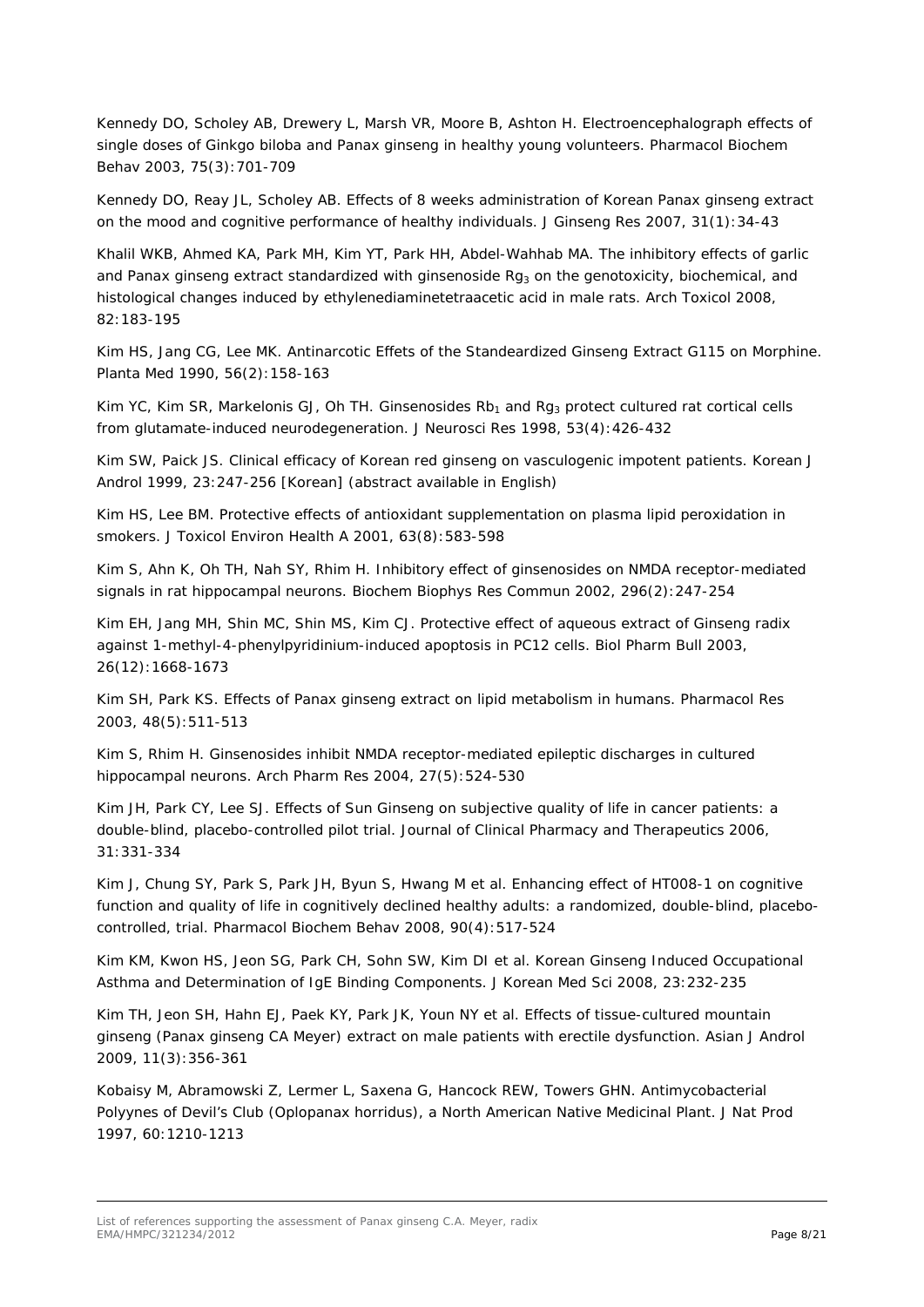Konno C, Sugiyma K, Kano M, Takahashi M, Hikino H. Isolation and hypoglycaemic activity of panaxans A, B, C, D and E, glycans of Panax ginseng roots. Planta Med 1984, 50(5):434-436

Konno C, Murakami M, Oshima Y, Hikino H. Isolation and hypoglycemic activity of panaxans Q, R, S, T and U, glycans of Panax ginseng roots. *J Ethnopharmacol* 1985, 14(1):69-74

Koren G, Randor S, Martin S, Danneman D. Maternal Ginseng Use Associated with Neonatal Androgenization. *JAMA* 1990, 264(22):2866 (only abstract available)

Krebs Seida J, Durec T, Kuhle S. North American (Panax quinquefolius) and Asian Ginseng (Panax ginseng) Preparations for Prevention of the Common Cold in Healthy Adults: A systematic review. *Evid Based Complement Alternat Med* 2011, doi:10.1093/ecam/nep068 Available at: http://www.hindawi.com/journals/ecam/2011/282151/

Kulaputana O, Thanakomsirichot S, Anomasiri W. Ginseng supplementation does not change lactate threshold and physical performances in physically active Thai men. *J Med Assoc Thai* 2007, 90(6):1172-1179

Lai DM, Tu YK, Liu IM, Chen PF, Cheng JT. Mediation of β-Endorphin by Ginsenoside Rh<sub>2</sub> to Lower Plasma Glucose in Streptozotocin-Induced Diabetic Rats. *Planta Med* 2006, 72:9-13

Lee FC, Ko JH, Park JK, Lee JS. Effects of Panax ginseng on blood alcohol clearance in man. *Clin Exp Pharmacol Physiol*. 1987, 14(6):543-546 (only abstract available)

Lee JK, Choi SS, Lee HK, Han KJ, Han EJ, Suh HW. Effects of Ginsenoside Rd and Decursinol on the Neurotoxic Responses Induced by Kainic Acid in Mice. *Planta Med* 2003, 69(3):230-234

Lee YJ, Jin YR, Lim WC, Park WK, Cho JY, Jang S *et al*. Ginsenoside Rb<sub>1</sub> acts as a weak phytoestrogen in MCF-7 human breast cancer cells. *Arch Pharm Res* 2003, 26 (1):58-63

Lee TK, Johnke RM, Allison RR, O'Brien KF, Dobbs LJ. Radioprotective potential of ginseng. *Mutagenesis* 2005, 20(4):237-243

Lee JY, Lee YD, Bahn JW, Park HS. A case of occupational asthma and rhinitis caused by Sanyak and Korean ginseng dusts *Allergy* 2006, 61:392-393

Lee WK, Kao ST, Liu IM, Cheng JT. Increase of Insulin Secretion by Ginsenoside Rh<sub>2</sub> to Lower Plasma Glucose in Wistar Rats. *Clin Exp Pharmacol Physiol* 2006, 33(1-2):27-32

Lee WK, Kao ST, Liu IM, Cheng JT. Ginsenoside  $Rh<sub>2</sub>$  is one of the active principles of Panax ginseng root to improve insulin sensitivity in fructose-rich chow-fed rats. *Horm Metab Res* 2007, 39(5):347-354 (only abstract available)

Lee SH, Ahn YM, Ahn SY, Doo HK, Lee BC. Interaction Between Warfarin and Panax ginseng in Ischemic Stroke Patients*. The Journal of Alternative and Complementary Medicine* 2008, 14(6):715- 721

Lee SR, Kim MR, Yon JM, Baek IJ, Lee BJ, Ahn B *et al*. Effects of Ginsenosides on Organogenesis and Expression of Glutathione Peroxidase Genes in Cultured Rat Embryos. *J Reprod Dev* 2008, 54(3): 164- 170

Lee ST, Chu K, Sim JY, Heo JH, Kim M. Panax ginseng enhances cognitive performance in Alzheimer disease. *Alzheimer Dis Assoc Disord* 2008, 22(3):222-226 (only abstract available)

Lee J, Lee E, Kim D, Lee J, Yoo J, Koh B. Studies on absorption, distribution and metabolism of ginseng in humans after oral administration. *J Ethnopharmacol* 2009, 122: 143-148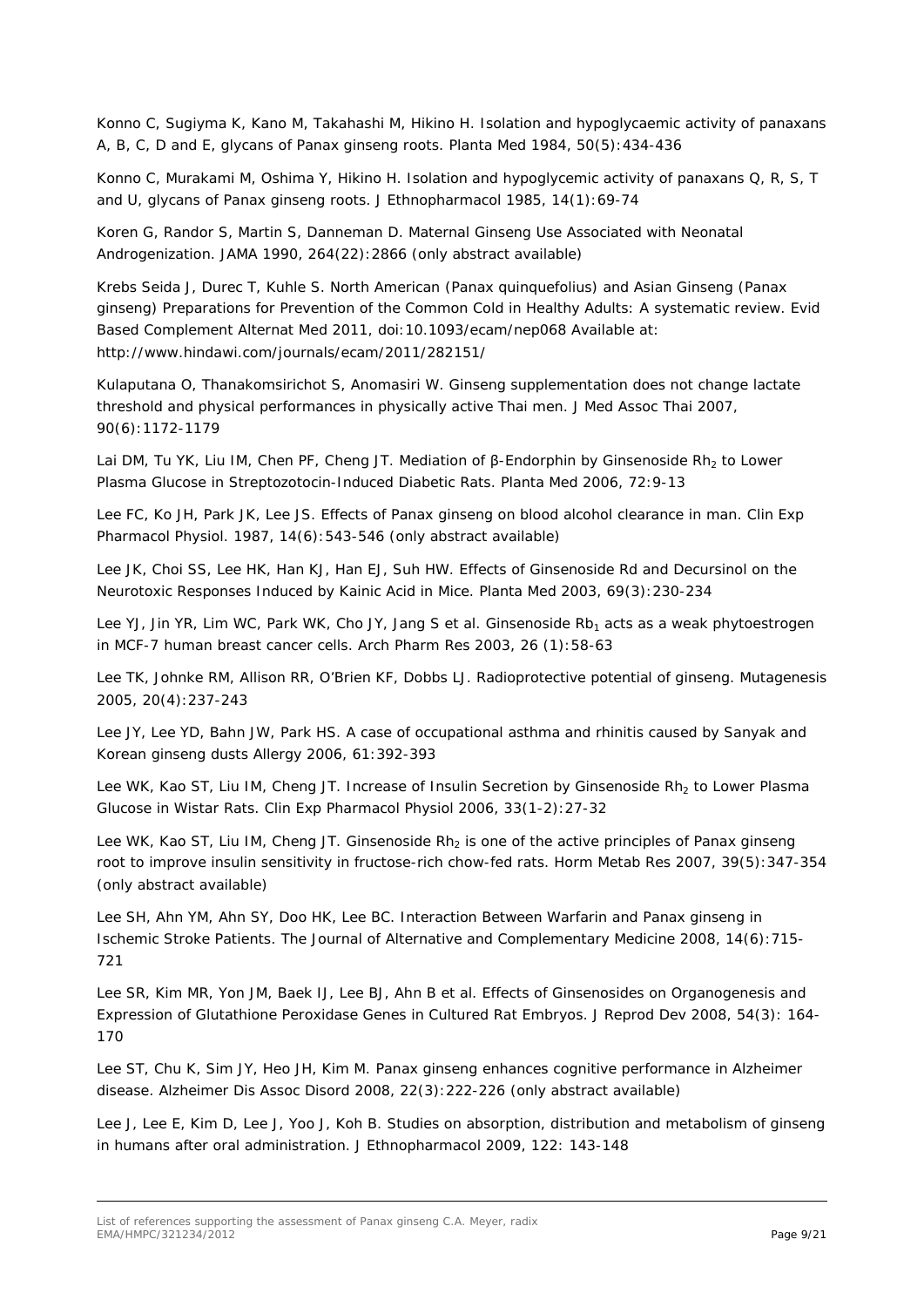Lee MS, Yang EJ, Kim JI, Ernst E. Ginseng for cognitive function in Alzheimer's disease: a systematic review. *J Alzheimers Dis* 2009, 18(2):339-344

Lee YH, Lee BK, Choi YJ, Yoon IK, Chang BC, Gwak HS. Interaction between warfarin and Korean red ginseng in patients with cardiac valve replacement*. International Journal of Cardiology* 2010, 145(2):275-276

Lee NH, Son CG. Systematic review of randomized controlled trials evaluating the efficacy and safety of ginseng. *J Acupunct Meridian Stud* 2011, 4(2):85-97

Lee JY, Jin HJ, Park JW, Jung SK, Jang JY, Park HS. A Case of Korean Ginseng-Induced Anaphylaxis Confirmed by Open Oral Challenge and Basophil Activation Test. *Allergy Asthma Immunol Res* 2012, 42(2):110-111

Li J, Xie ZZ, Tang YB, Zhou JG, Guan YY. Ginsenoside-Rd, a purified component from panax notoginseng saponins, prevents atherosclerosis in apoE knockout mice. *Eur J Pharmacol* 2011, 652(1- 3):104-110

Li Ling, Liu J, Yan X, Qin K, Shi M, Lin T *et al*. Protective effects of ginsenoside Rd against okadaic acidinduced neurotoxicity in vivo and in vitro. *J Ethnopharmacol* 2011, 138:135-141

Li Liang, Chen X, Li D, Zhong D. Identification of 20(S)-Protopanaxadiol Metabolites in Human Liver Microsomes and Human Hepatocytes. *Drug Metab and Disp 2011,* 39:472-483

Li Y, Tang J, Khatibi NH, Zhu M, Chen D, Tu L et al. Treatment with Ginsenoside Rb<sub>1</sub>, A Component of Panax Ginseng Provides Neuroprotection in Rats Subjected to Subarachnoid Hemorrhage-Induced Brain Injury. *Acta Neurochir Suppl* 2011, 110(Pt2):75-79 (only abstract available)

Liao B, Newmark H, Zhou R. Neuroprotective effects of ginseng total saponin and ginsenosides  $Rb<sub>1</sub>$  and Rg1 on spinal cord neurons in vitro. *Exp Neurol* 2002, 173(2):224-234

Lim JH, Wen TC, Matsuda S, Tanaka J, Maeda N, Peng H *et al*. Protection of ischemic hippocampal neurons by ginsenoside Rb<sub>1</sub>, a main ingredient of ginseng root. *Neurosci Res* 1997, 28(3): 191-200

List PH, Hörhammer L. Hagers Handbuch der pharmazeutischen Praxis, Springer, Berlin-Heidelberg-New York 1977, 872-883

Liu Z, Li Z, Liu X. Effect of Ginsenoside Re on Cardiomyocyte Apoptosis and Expression of Bcl-2/Bax Gene after Ischemia and Reperfusion in Rats. *J Huazhong Univ Sci Technolog Med Sci* 2002, 22(4):305-309

Liu ZQ, Luo XY, Liu GZ, Chen YP, Wang ZC, Sun YX. In vitro study of the relationship between the structure of ginsenoside and its antioxidative or prooxidative activity in free radical induced hemolysis of human erythrocytes. J Agric Food Chem 2003, 51(9):2555-2558

Liu P, Xu Y, Yin H, Wang J Chen K, Li Y. Developmental Toxicity Research of Ginsenoside Rb<sub>1</sub> Using a Whole Mouse Embryo Culture Model. *Birth Defects Research (Part B)* 2005, 74:207-209

Liu P, Yin H, Xu Y, Zhang Z, Chen K, Li Y. Effects of ginsenoside Rg<sub>1</sub> on postimplantation rat and mouse embryos cultured in vitro*. Toxicology in Vitro* 2006, 20:234-238

Liu JH, Lee CS, Leung KM, Yan ZK, Shen BH, Zhao ZZ *et al*. Quantification of Two Polyacetylenes in Radix Ginseng and Roots of Related Panax Species Using a Gas Chromatography-Mass Spectrometric Method. *J Agric Food Chem* 2007, 55:8830-8835

Liu H, Yang J, Du F, Gao X, Ma X, Huang Y *et al*. Absorption and Disposition of Ginsenosides after Oral Administration of *Panax notoginseng* Extract to Rats. *Drug Metab Disp* 2009, 37(12):2290-2298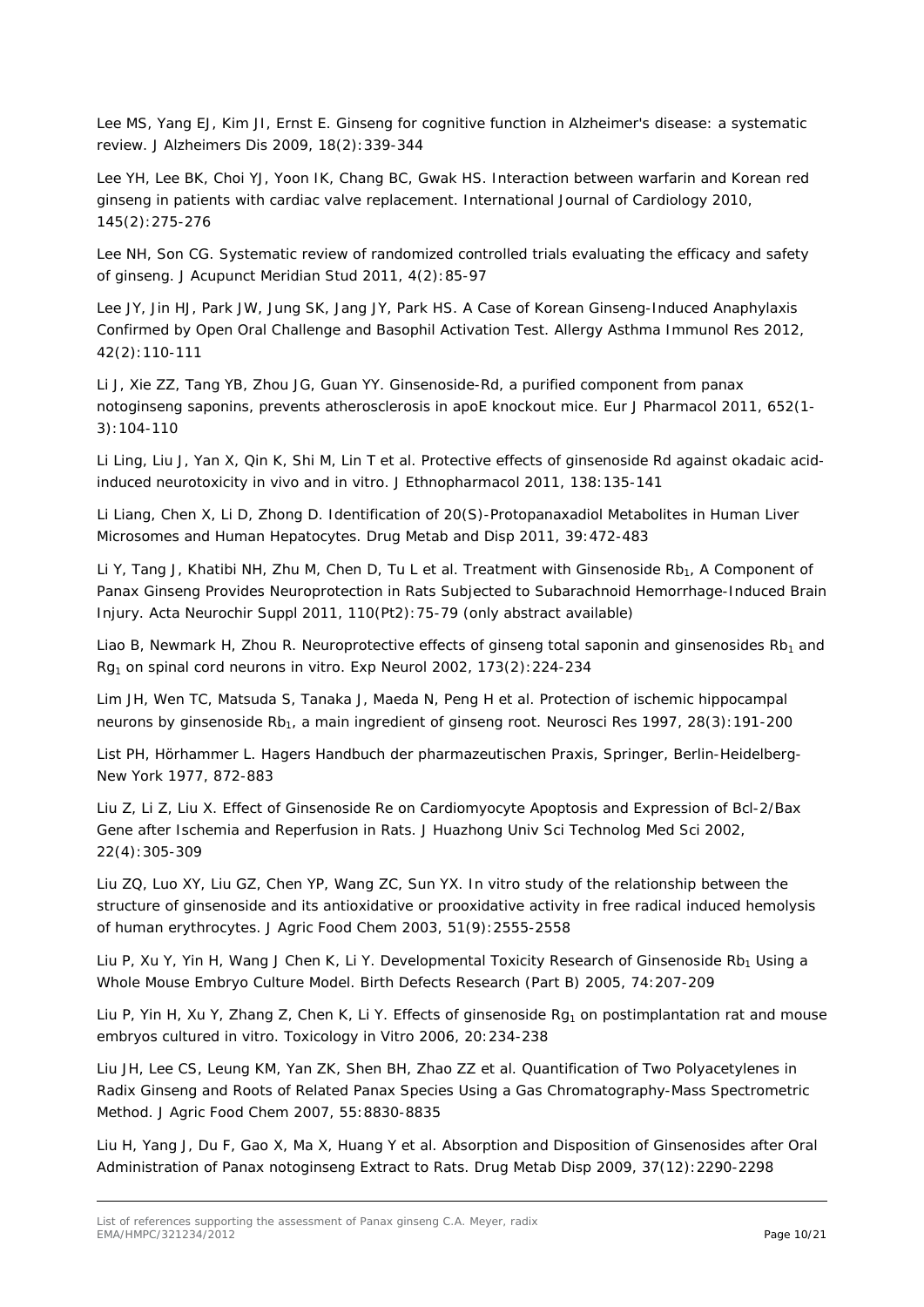Liu X, Xia J, Wang L, Song Y, Yang J, Yan Y *et al*.. Efficacy and safety of ginsenoside-Rd for acute ischaemic stroke: a randomized, double-blind, placebo-controlled, phase II multicenter trial. *European Journal of Neurology* 2009, 16:569-575

Liu Z, Wang LJ, Li X, Hu JN, Chen Y, Ruan CC *et al*. Hypoglycemic Effects of Malonyl-ginsenosides Extracted from the Roots of *Panax ginseng* on Streptozotocin-induced Diabetic Mice. *Phytother Res* 2009, 23:1426-1430

Liu L, Hoang-Gia T, Wu H, Lee MR, Gu L, Wang C et al. Ginsenoside Rb<sub>1</sub> improves spatial learning and memory by regulation of cell genesis in the hippocampal subregions of rats. *Brain Res* 2011, 1382:147-154

Lou BY, Li CF, Li PY, Ruan JP. [Eye symptoms due to ginseng poisoning]. *Yan Ke Xue Bao* 1989, 5(3- 4):96-97 [Chinese] (only abstract available)

Lu P, Su W, Miao ZH, Niu HR, Liu J, Hua QL. Effect and Mechanism of Ginsenoside Rg<sub>3</sub> on Postoperative Life Span of Patients with Non-Small Cell Lung Cancer. *Chin J Integr Med* 2008, 14(1):33-36

Ma TC, Yu QH. Effect of 20(S)-ginsenoside-Rg<sub>2</sub> and cyproheptadine on two-way active avoidance learning and memory in rats. *Arzneimittelforschung* 1993, 43(10):1049-1052 (only abstract available)

Ma SW, Benzie IF, Chu TT, Fok BS, Tomlinson B, Critchley LA. Effect of Panax ginseng supplementation on biomarkers of glucose tolerance, antioxidant status and oxidative stress in type 2 diabetic subjects: results of a placebo-controlled human intervention trail. *Diabetes Obes Metab* 2008, 10(11):1125-1127

Madaus R. Lehrbuch der biologischen Heilmittel. Thieme, Leipzig 1938

Matsuda H, Namba K, Fukuda S, Tani T, Kubo M. Pharmacological Study on Panax ginseng C.A. Meyer. IV. Effects of Red Ginseng on Experimental Disseminated Intravascular Coagulation. (3). Effect of Ginsenoside-Ro on the Blood Coagulative and Fibrinolytic System. *Chem Pharm Bull* 1986, 34(5):2100- 2104

Matsunaga H, Katano M, Yamamoto H, Fujito H, Mori M, Takata K. Cytotoxic Activity of Polyacetylene Compounds in *Panax ginseng* C.A. Meyer. *Chem Pharm Bull* 1990, 38(12):3480-3482

McElhaney JE, Gravenstein S, Cole SK, Davidson E, O'Neill D, Petitjean S *et al*. A placebo-controlled trial of a proprietary extract of North American ginseng (CVT-E002) to prevent acute respiratory illness in institutionalized older adults. *J Am Geriatr Soc* 2004, 52(1):13-19

McElhaney JE, Goel V, Toane B, Hooten J, Shan JJ. Efficacy of COLD-fX in the prevention of respiratory symptoms in community-dwelling adults: a randomized, double-blinded, placebo controlled trial. *J Altern Complement Med* 2006, 12(2):153-157

Morris AC, Jacobs I, McLellan TM, Klugerman A, Wang LC, Zamecnik J. No ergogenic effect of ginseng ingestion. *Int J Sport Nutr* 1996, 6(3):263-271

Mulz D, Scardigli G, Jans G, Degenring FH. Long-term treatment of psychasthenia in the second half of life. *Pharm Rundsch* 1990, 12:86-86

Nah SY, Kim DH, Rhim H. Ginsenosides: are any of them candidates for drugs acting on the central nervous system? *CNS Drug Rev* 2007, 13(4):381-404

National Toxicology Program. Toxicology and carcinogenesis studies of ginseng (CAS No. 50647-08-0) in F344/N rats and B6C3F1 mice (gavage studies). *Natl Toxicol Program Tech Rep Ser* 2011, 567:1- 149.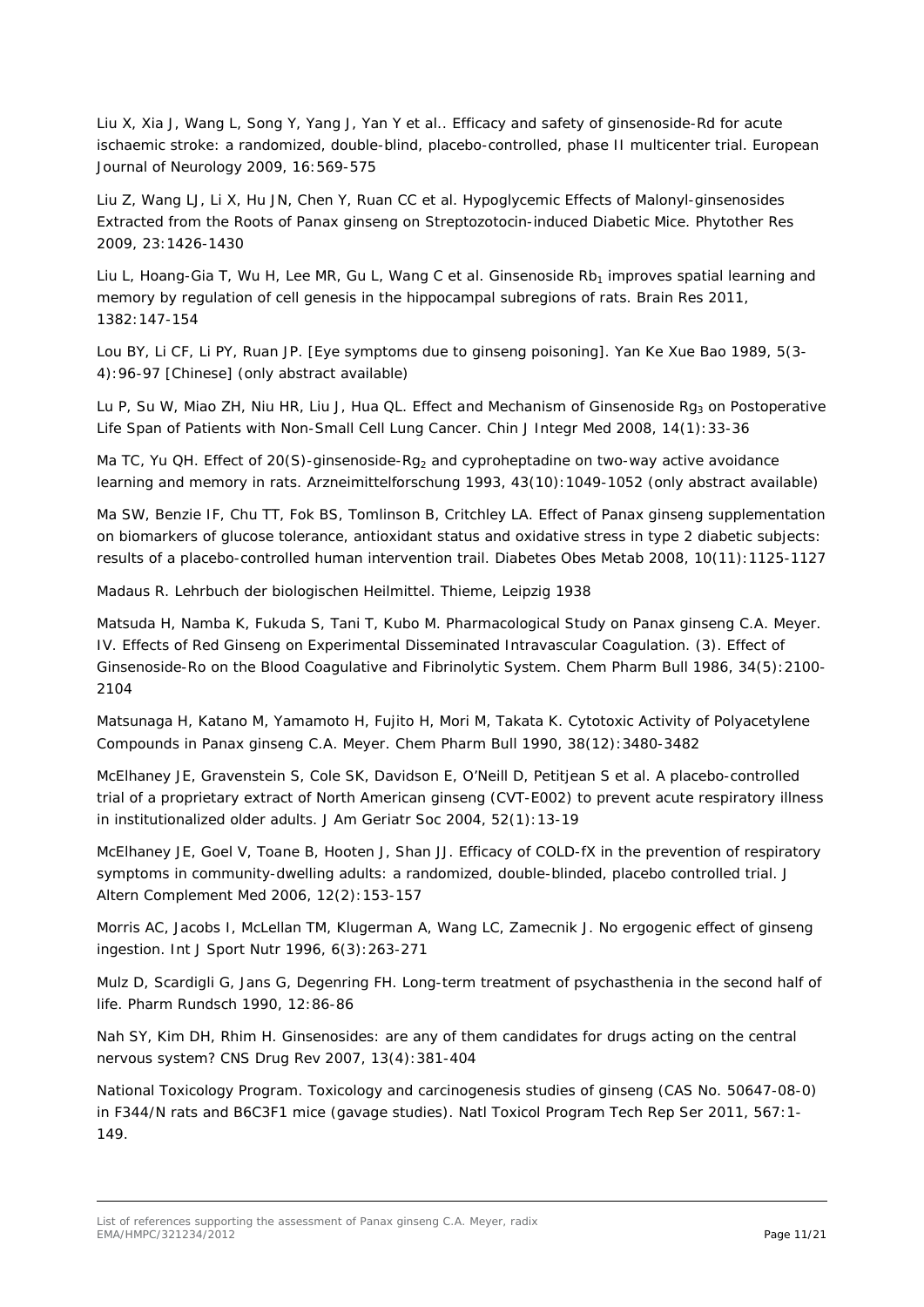Nemmani KVS, Ramarao P. Ginsenoside Rf potentiates U-50, 488H-induced analgesia and inhibits tolerance to its analgesia in mice. *Life Sci* 2003, 72(7):759-768

Neri M, Andermarcher E, Pradelli JM, Salvioli G. Influence of a double blind pharmacological trial on two domains of well-being in subjects with age associated memory impairment. *Arch Gerontol Geriatr*  1995, 21(3):241-252

Ng TB, Yeung HW. Hypoglycemic constituents of Panax ginseng. *Gen Pharmacol* 1985, 16(6):549-552 (only abstract available)

Ni W, Zhang X, Wang B, Chen Y, Han H, Fan Y *et al*. Antidepressant-like effects of the active acidic polysaccharide portion of ginseng in mice. *J Med Food* 2010, 13(2):270-277

Nie BM, Yang LM, Fu SL, Jiang XY, Lu PH, Lu Y. Protective effect of panaxydol and panaxynol on sodium nitroprusside-induced apoptosis in cortical neurons. *Chemico-Biological Interactions* 2006, 160:225-231

Nie BM, Jiang XY, Xai JX, Fu SL, Yang LM, Lin L *et al*. Panaxydol and panaxynol protect cultured cortical neurons against Aβ25-35-induced toxicity. *Neuropharmacology* 2008, 54:845-853

Nielsen AS. Hypertension af ginsengtabletter? *Ugeskr Laeger* 1988, 150:377 [Danish] (no abstract available)

Oh KJ, Chae MJ, Lee HS, Hong HD, Park K. Effects of Korean red ginseng on sexual arousal in menopausal women: placebo-controlled, double-blind crossover clinical study. *J Sex Med* 2010, 7(4 Pt1):1469-1477 (only abstract available)

Oka K, Saito F, Yasuhara T, Sugimoto A. The allergens of Dendropanax trifidus Makino and Fatsia japonica Decne. et Planch. and evaluation of cross-reactions with other plants of the Araliaceae family. *Contact Dermatitis* 1999, 40:209-213

Okamura N, Kobayashi K, Akaika A, Yagi A. Protective Effect of Ginseng Saponins against impaired brain growth in neonatal rats exposed to Ethanol. *Biol Pharm Bull* 1994, 17(2): 270-274

Okuda H, Yoshida R. Studies on the effects of ginseng components on diabetes mellitus*. In: Proceedings of the 3rd International Ginseng Symposium.* Seoul, Korea: Korea Ginseng Research Institute, Sept 8-10, 1980, 53-57 (article or abstract not available)

Oshima Y, Konno C, Hikino H. Isolation and hypoglycemic activity of panaxans I, J, K and L, glycans of Panax ginseng roots. *J Ethnopharmacol* 1985, 14(2-3):255-259 (only abstract available)

Paek IB, Moon Y, Kim J, Ji HY, Kim SA, Sohn DH *et al*. Pharmacokinetics of a Ginseng Saponin Metabolite Compound K in Rats. *Biopharm Drug Dispos* 2006, 27:39-45

Palmer BV, Montgomery ACV, Monteiro JCMP. Gin Seng and mastalgia *BMJ*. 1978, 1:1284

Palop V, Catalán C, Rubio E, Martínez-Mir I. Ginecomastia en un varon y ginseng [Ginseng and gynecomastia in a young male]. Med Clin (Barc) 1999, 112(19):758 [Spanish] (only abstract available)

Palop-Larrea V, Gonzálvez-Perales JL, Catalán-Oliver C, Belenguer-Varea A, Martínez-Mir I. Metrorrhagia and ginseng. *Ann Pharmacother* 2000, 34(11):1347-1348

Pannacci M, Lucini V, Colleoni F, Martucci C, Grosso S, Sacerdote P *et al*. Panax ginseng C.A. Mayer G115 modulates por-inflammatory cytokine production in mice throughout the increase of macrophage toll-like receptor 4 expression during physical stress. *Brain Behav Immun* 2006, 20(6):546-551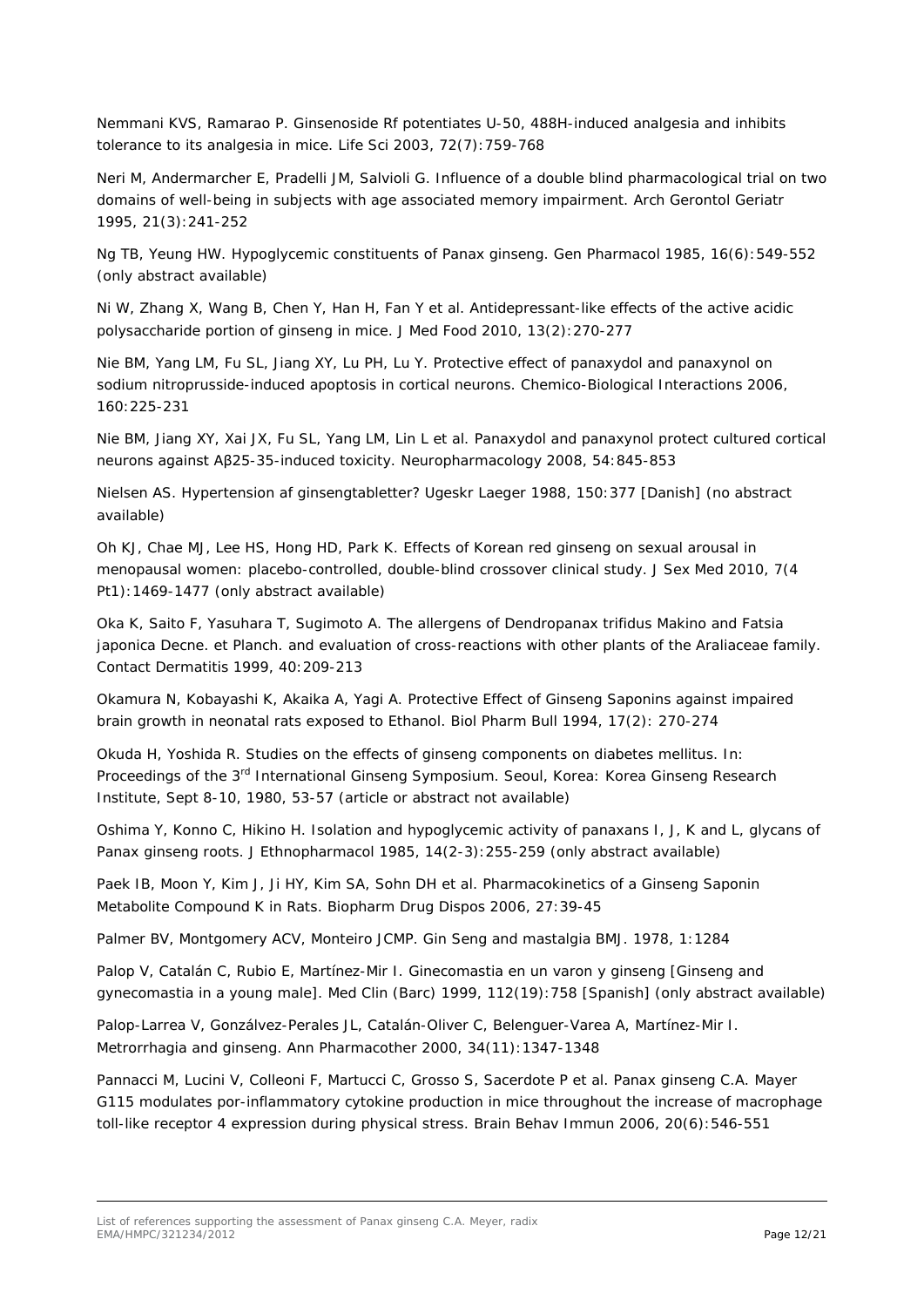Panwar M, Kumar M, Samarth R, Kumar A. Evaluation of Chemopreventive Action and Antimutagenic Effect of the Standardized Panax Ginseng Extract, EFLA400, in Swiss Albino Mice. *Phytother Res* 2005, 19:65-71

Park HJ, Rhee MH, Park KM, Nam KY, Park KH. Effect of non-saponin fraction from Panax ginseng on cGMP and thromboxane A<sub>2</sub> in human platelet aggregation. *J Ethnopharmacol* 1995, 49:157-162

Park KH, Shin HJ, Song YB, Hyun HC, Cho HJ, Ham HS *et al.* Possible Role of Ginsenoside Rb<sub>1</sub> on Regulation of Rat Liver Triglycerides. *Biol Pharm Bull* 2002, 25(4):457-460

Park EK, Choo MK, Oh JK, Ryu JH, Kim DH. Ginsenoside Rh<sub>2</sub> Reduces Ischemic Brain Injury in Rats. *Biol Pharm Bull* 2004, 27(3):433-436

Park EK, Shin YW, Lee HU, Kim SS, Lee YC, Lee BY, *et al.* Inhibitory effect of ginsenoside Rb<sub>1</sub> and compound K on NO and prostaglandin E2 biosyntheses of RAW264.7 Cells induced by lipopolysaccharide. *Biol Pharm Bull* 2005, 28(4):652-656

Paulsen E, Christensen LP, Andersen KE. Dermatitis from common ivy (Hedera helix L. subsp. Helix) in Europe: past, present, and future. *Contact Dermatits* 2010, 62:201-209

Ping FW, Keong CC, Bandyopadhyay A. Effects of acute supplementation of Panax ginseng on endurance running in a hot & humid environment. *Indian J Med Res* 2011, 133:96-102

Poon PY, Kwok HH, Yue PY, Yang MS, Mak NK, Wong CK *et al.* Cytoprotective effect of 20S-Rg<sub>3</sub> on benzo[a]pyrene-induced DNA damage. *Drug Metab Dispos* 2012, 40(1):120-129 (only abstract available)

Predy GN, Goel V, Lovlin R, Donner A, Stitt L, Basu TK. Efficacy of an extract of North American ginseng containing poly-furanosyl-saccharides for preventing upper respiratory tract infections: a randomized controlled trial. *CMAJ* 2005, 173(9):1043-1048

Punnonen R, Lukola A. Oestrogen-like effect of ginseng. *Br Med J* 1980, 281(6248):1110

Punnonen R, Lukola A. The effect of ginseng on serum total cholesterol, HDL-cholesterol and triglyceride levels in postmenopausal women. *Asia Oceania J Obstet Gynaecol* 1984, 10(3):399-401 (article or abstract not available)

Qi D, Zhu J, Wen L, Liu Q, Qiao H. Ginsenoside  $Rq_1$  restores the impairment of learning induced by chronic morphine administration in rats. *J Psychopharmacol* 2009, 23(1):74-83

Qi LW, Wang CZ, Du GJ, Zhang ZY, Calway T, Yuan CS. Metabolism of Ginseng and its Interactions with Drugs. *Curr Drug Metab* 2011, 12(9):818-822

Quian ZM, Lu J, Gao QP, Li SP. Rapid method for simultaneous determination of flavonoid, saponins and polyacetylenes in Folium Ginseng and Radix Ginseng by pressurized liquid extraction and highperformance liquid chromatography coupled with diode array detection and mass spectrometry. *Journal of Chromatography A* 2009, 1216:3825-3830

Quiroga HA, Imbriano AE. The effect of Panax ginseng extract on cerebrovascular deficits. *Orientacion Med* 1979, 28(1208):86-87

Quiroga HA. A comparative double-blind study on the effect of Ginsana G115<sup>®</sup> and Hydergin on cerebrovascular deficits. *Orientacion Med* 1982, 31(1281):201-202

Radad K, Gille G, Moldzio R, Saito H, Rausch WD. Ginsenosides  $Rb<sub>1</sub>$  and Rg<sub>1</sub> effects on mesencephalic dopaminergic cells stressed with glutamate. *Brain Res* 2004, 1021(1):41-53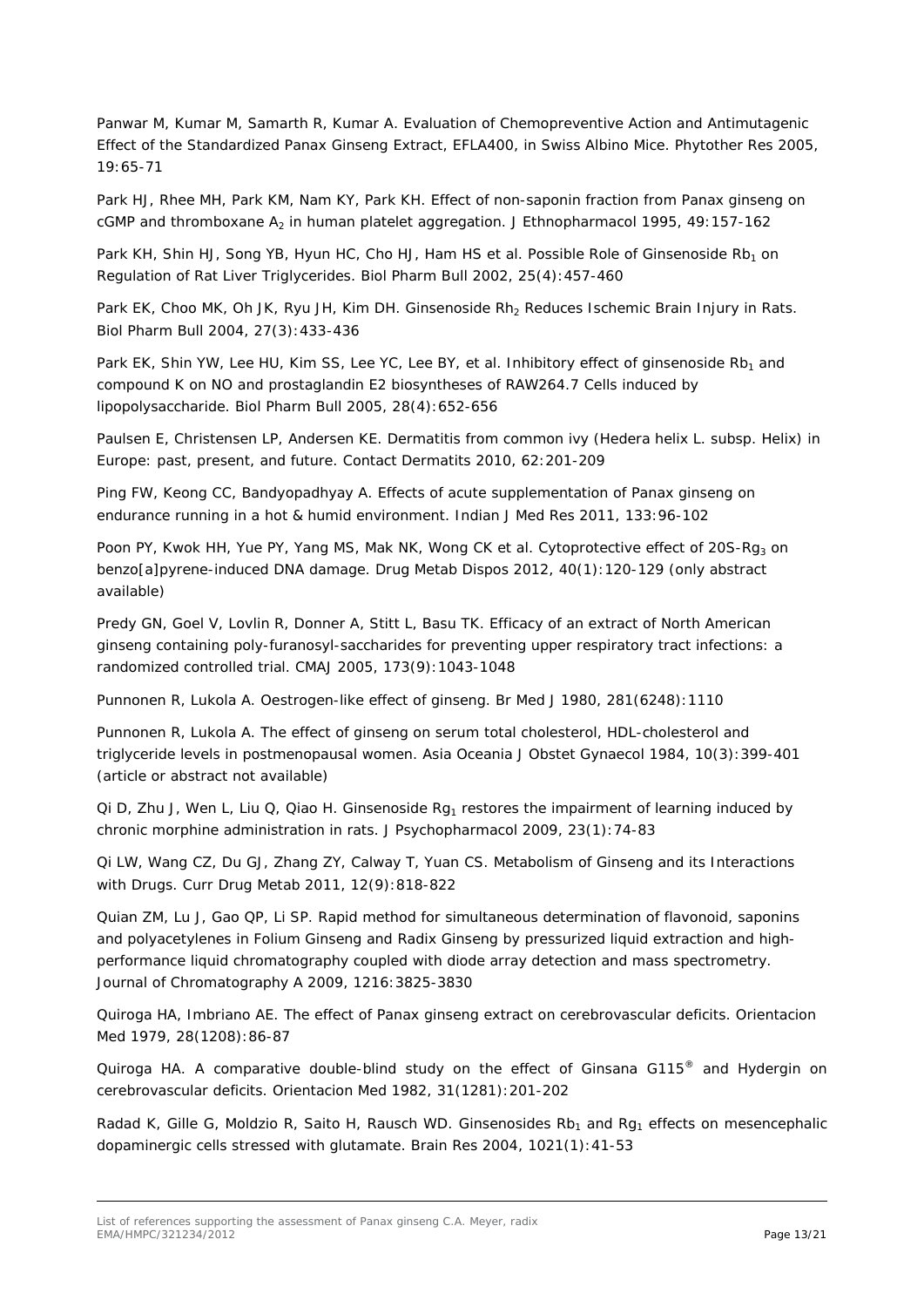Rausch WD, Liu S, Gille G, Radad K. Neuroprotective effects of ginsenosides. *Acta Neurobiol Exp* 2006, 66:369-375

Reay JL, Kennedy DO, Scholey AB. Single doses of Panax ginseng (G115) reduce blood glucose levels and improve cognitive performance during sustained mental activity*. J Psychopharmacol* 2005, 19(4):357-365

Reay JL, Kennedy DO, Scholey AB. Effects of Panax ginseng, consumed with and without glucose, on blood glucose levels and cognitive performance during sustained 'mentally demanding' tasks. *J Psychopharmacol* 2006a, 20(6):771-781

Reay JL, Kennedy DO, Scholey AB. The glycaemic effects of single doses of Panax ginseng in young healthy volunteers. *Br J Nutr* 2006b 96(4):639-642

Reay JL, Kennedy DO, Scholey AB. The behavioural and mood effects of Panax ginseng (G115): A 20 week chronic trial. *Appetite* 2008, 50(2-3), 564

Reay JL, Scholey AB, Milne A, Fenwick J, Kennedy DO. *Panax ginseng* has no effect on indices of glucose regulation following acute or chronic ingestion in healthy volunteers. *Br J Nutr 2009,* 101(11):1673-1678

Reay JL, Scholey AB, Kennedy DO. Panax ginseng (G115) improves aspects of working memory performance and subjective ratings of calmness in healthy young adults. *Hum Psychopharmacol* 2010, 25(6):462-471

Reeds DN, Patterson BW, Okunade A, Holloszy JO, Polonsky KS, Klein S. Ginseng and Ginsenoside Re do not improve β-Cell Function of Insulin Sensitivity in Overweight and Obese Subjects With Impaired Glucose Tolerance or Diabetes. *Diabetes Care* 2011, 34:1071-1076

Rhee MY, Kim YS, Bae JH, Na DY, Kim YK, Lee MM *et al*. Effect of Korean Red Ginseng on Arterial Stiffness in Subjects with Hypertension. *The Journal of alternative and complementary medicine* 2011, 17(1):45-49

Ries CA, Mervyn A, Sahud MD. Agranulocytosis caused by Chinese Herbal Medicines – Dangers of Medications containing aminopyrine and phenylbutazone. *JAMA* 1975, 231(4):352-355 (only abstract available)

Rosenfeld M.S. Evaluation of the efficacy of a standardized ginseng extract in patients with psychophysical asthenia and neurological disorders. *Sem Med* 1989, 173(9):148-154

Ryu SJ, Chien YY. Ginseng-associated cerebral arteritis. *Neurology* 1995, 45(4):829-830 (only abstract available)

Salvati G, Genovesi G, Marcellini L, Paolini P, De Nuccio I, Pepe M *et al*. Effects of Panax Ginseng C.A. Meyer saponins on male fertility. *Panminerva Med* 1996, 38(4):249-254 (only abstract available)

Samira MM, Attia MA, Allam M, Elwan O. Effect of the Standardized Ginseng Extract G115 on the Metabolism and Electrical Activity of the Rabbit's Brain. *J Int Med Res* 1985, 13(6):342-348

Savel J. Toxicological investigation of the standardized Ginseng extract G115®. 1971 (unpublished report)

Scaglione F, Ferrara F, Dugnani S, Falchi M, Santoro G, Fraschini F. Immunomodulatory effects of two extracts of Panax ginseng C.A. Meyer. *Drugs Exp Clin Res* 1990, 16(10):537-542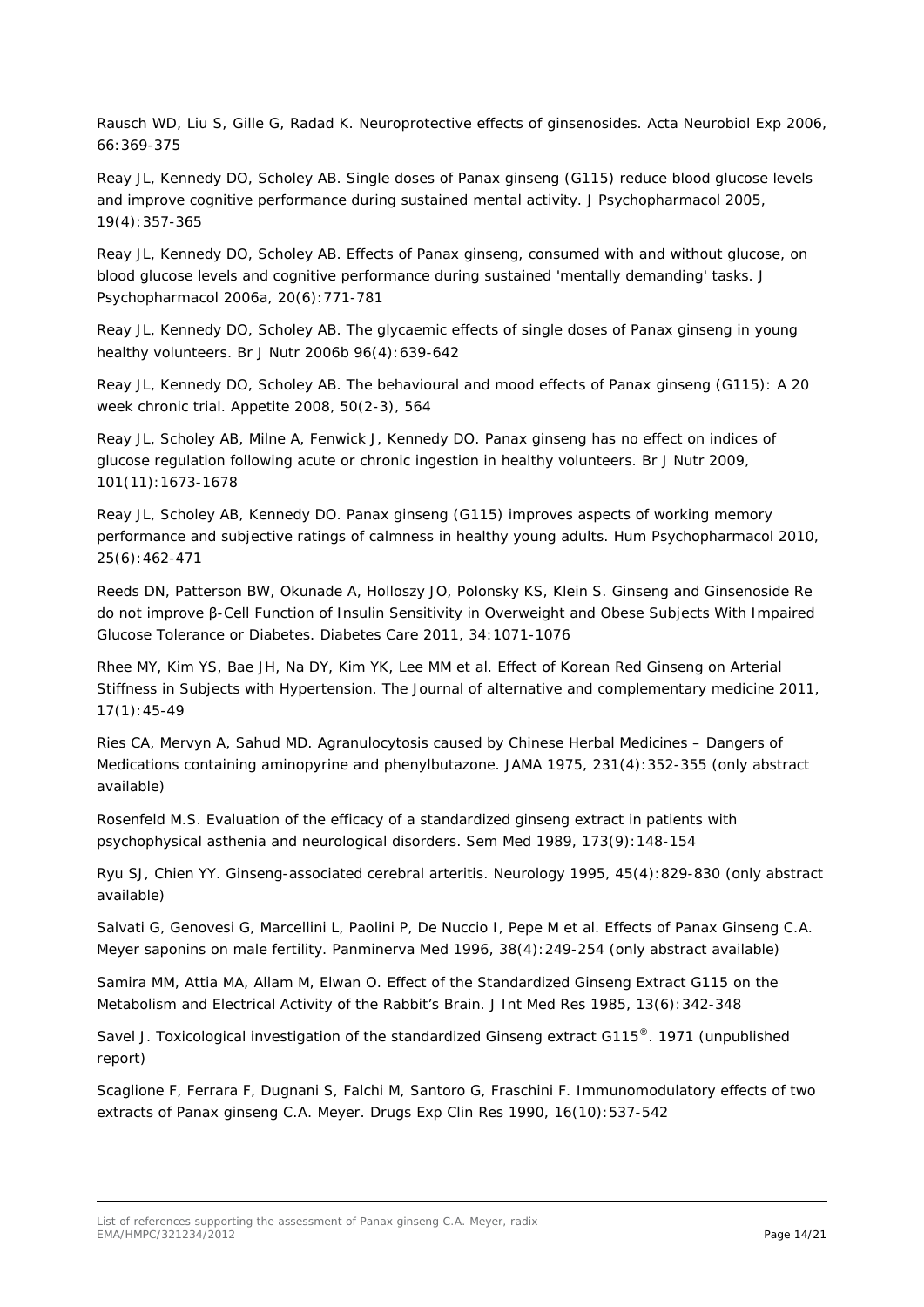Scaglione F, Cogo R, Cocuzza C, Arcidiacono M, Beretta A. Immunomodulatory effects of Panax ginseng C.A. Meyer (G115) on alveolar macrophages from patients suffering with chronic bronchitis. *Int J Immunotherapy 1994*, 10(1):21-24

Scaglione F, Cattaneo G, Alessandria M, Cogo R. Efficacy and safety of the standardised Ginseng extract G115 for potentiating vaccination against the influenza syndrome and protection against the common cold [corrected]. *Drugs Exp Clin Res* 1996, 22(2):65-72

Scaglione F, Weiser K, Alessandria M. Effects of the standardised ginseng extract G115<sup>®</sup> in patients with chronic bronchitis. A nonblinded, randomised, comparative pilot study. *Clin Drug Invest* 2001, 21(1), 41-45

Scaglione F, Pannacci M, Petrini O. The standardised G115® Panax ginseng C.A. Meyer extract. A review of its properties and usage. *Evid Based Integrative Med* 2005, 2(4), 195-206

Schinkovitz A, Stavri M, Gibbons S, Bucar F. Antimycobacterial Polyacetylenes from Levisticum officinale. *Phytother Res 2008*, 22:681-684

Scholey AB, Kennedy DO. Acute, dose-dependent cognitive effects of Ginkgo biloba, Panax ginseng and their combination in healthy young volunteers: differential interactions with cognitive demand. *Hum Psychopharmacol* 2002, 17(1):35-44

See DM, Broumand N, Sahl L, Tilles JG. In vitro effects of echinacea and ginseng on natural killer and antibody-dependent cell cytotoxicity in healthy subjects and chronic fatigue syndrome or acquired immunodeficiency syndrome patients. *Immunopharmacology* 1997, 35(3):229-235

Seely D, Dugoua JJ, Perri D, Mills E, Koren G. Safety and Efficacy of Panax ginseng during Pregnancy and Lactation. *Can J Clin Pharamcol* 2008, 15 (1):e87-e94

Shader RI, Greenblatt DJ. Phenelzine and the dream machine: ramblings and reflections. *J Clin Psychopharmacol* 1985, 5:65

Shader RI, Greenblatt DJ. Bees, ginseng and MAOIs revisted. *J Clin Psychopharmacol* 1988, 8:235

Shi Y, Han B, Yu X, Qu S, Sui D. Ginsenoside Rb<sub>3</sub> ameliorates myocardial ischemia-reperfusion injury in rats. *Pharm Biol* 2011, 49(9):900-906

Siegel RK. Ginseng abuse syndrome. Problems with the panacea. *JAMA* 1979, 241(15):1614-1615

Siegel RK. Ginseng and High Blood Pressure. *JAMA* 1980, 243 (1):32

Sievenpiper JL, Arnason JT, Leiter LA, Vuksan V. Null and opposing effects of Asian ginseng (Panax ginseng C.A. Meyer) on acute glycemia: results of two acute dose escalation studies. *J Am Coll Nutr* 2003a, 22(6):524-532

Sievenpiper JL, Arnason JT, Leiter LA, Vuksan V. Variable effects of American ginseng: a batch of American ginseng (Panax quinquefolius L.) with a depressed ginsenoside profile does not affect postprandial glycemia. *Eur J Clin Nutr* 2003b, 57(2):243-248

Sievenpiper JL, Arnason JT, Leiter LA, Vuksan V. Decreasing, null and increasing effects of eight popular types of ginseng on acute postprandial glycemic indices in healthy humans: the role of ginsenosides. *J Am Coll Nutr* 2004, 23(3):248-258

Sievenpiper JL, Sung MK, Di Buono M, Seung-Lee K, Nam KY, Arnason JT *et al* . Korean red ginseng rootlets decrease acute postprandial glycemia: results from sequential preparation- and dose-finding studies. *J Am Coll Nutr* 2006, 25(2):100-107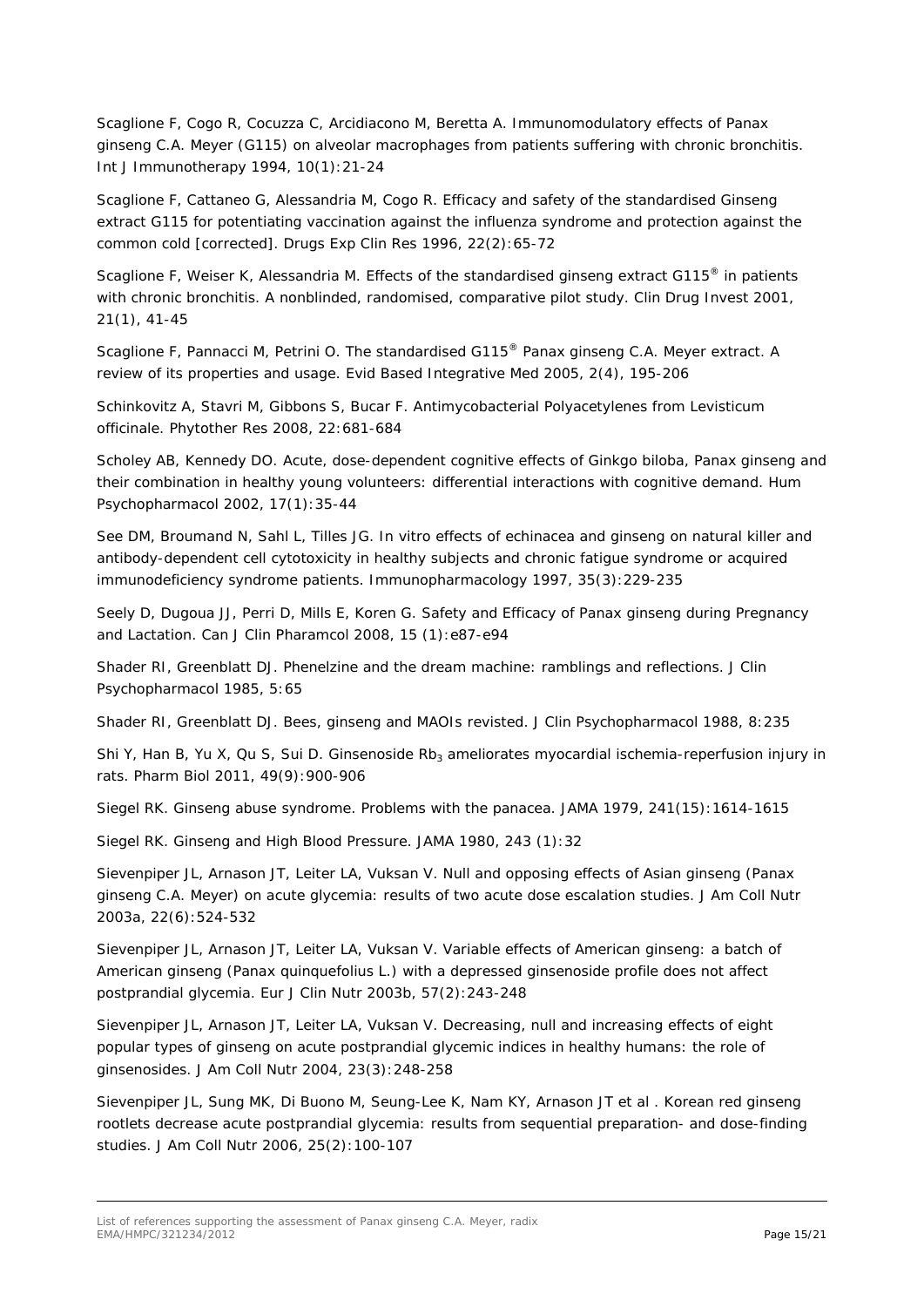Smith K, Engels HJ, Marint JJ, Wirth JC. (Efficacy of a standardized ginseng extract to alter psycholocigal function characteristics at rest and during exercise stress. *Med Sci Sport Exerc* 1995, 27:S147 (article or abstract not available)

Sørensen H, Sonne J. A double-masked study of the effects of ginseng on cognitive functions. *Current Therapeutic Research* 1996, 57(12):959-968

Sotaniemi EA, Haapakoski E, Rautio A. Ginseng therapy in non-insulin-dependent diabetic patients. *Diabetes Care* 1995, 18(10):1373-1375

Srisurapanon S, Rungroeng K, Apibal S, Cherdrugsi P, Siripol R, Vanich-Angkul V *et al*. The effect of standardized ginseng extract on peripheral blood leukocytes and lymphocyte subsets: a preliminary study in young health adults. *J Med Assoc Thai* 1997, 80 Suppl 1:S81-85 (only abstract available)

Stavro PM, Woo M, Heim TF, Leiter LA, Vuksan V. North American ginseng exerts a neutral effect on blood pressure in individuals with hypertension. *Hypertension* 2005, 46(2):406-411

Stavro PM, Woo M, Leiter LA, Heim TF, Sievenpiper JL, Vuksan V. Long-term intake of North American ginseng has no effect on 24-hour blood pressure and renal function. *Hypertension* 2006, 47(4):791- 796

Stevens KR, Cox GE. Effects of feeding Ginseng Extract G115 to purebred Beagle dogs for 90 days. 1978 (unpublished report)

Suh SO, Kroh M, Kim NR, Joh YG, Cho MY. Effects of red ginseng upon postoperative immunity and survival in patients with stage III gastric cancer. *Am J Chin Med* 2002, 30(4):483-494 (only abstract available)

Sun D, Wang B, Shi M, Zhang YX, Zhou LF, Liu ZR, *et al*. Pharmacokinetic, tissue distribution and excretion of ginsenoside-Rd in rodents. *Phytomedicine* 2012, 19(3-4):369-73 doi: 10.1016/j.phymed.2011.08.061

Sung J, Han KH, Zo JH, Park HJ, Kim CH, Oh BH. Effects of red ginseng upon vascular endothelial function in patients with essential hypertension. *Am J Chin Med* 2000, 28(2):205-216 (only abstract available

Sung H, Kang SM, Lee MS, Kim TG, Cho YK. Koren Red Ginseng Slows Depletion of CD4 T Cells in Human Immunodeficiency Virus Type 1-Infected Patients. *Clin Diagn Lab Immunol* 2005, 12(4):497- 501

Sünram-Lea SI, Birchall RJ., Wesnes KA., Petrini O. Acute administration of ginseng improves speed of attention in healthy young volunteers. *J Psychopharmacol* 2003, 17(3 Suppl), A62

Sünram-Lea SI, Birchall RJ, Wesnes KA, Petrini P. The effect of acute administration of 400 mg of Panax ginseng on cognitive performance and mood in healthy young volunteers. *Curr Top Nutraceut Res* 2005, 3(1), 65-74

Tawab MA, Bahr U, Karas M, Wurglics M, Schubert-Zsilavecz M. Degradation of ginsenosides in humans after oral administration. *Drug Metabolism and Disposition* 2003, 31(8):1065-1071

Teng CM, Kuo SC, Ko FN, Lee JC, Lee LG, Chen SC *et al*. Antiplatelet actions of panaxynol and ginsenosides isolated from ginseng. *Biochim Biophys Acta* 1989, 990(3):315-320 (only abstract available)

Timm A. Salmonella typhimurium reverse mutation assay with Stand. Ginseng Extract G115. Report, CCR Project 149905, 1989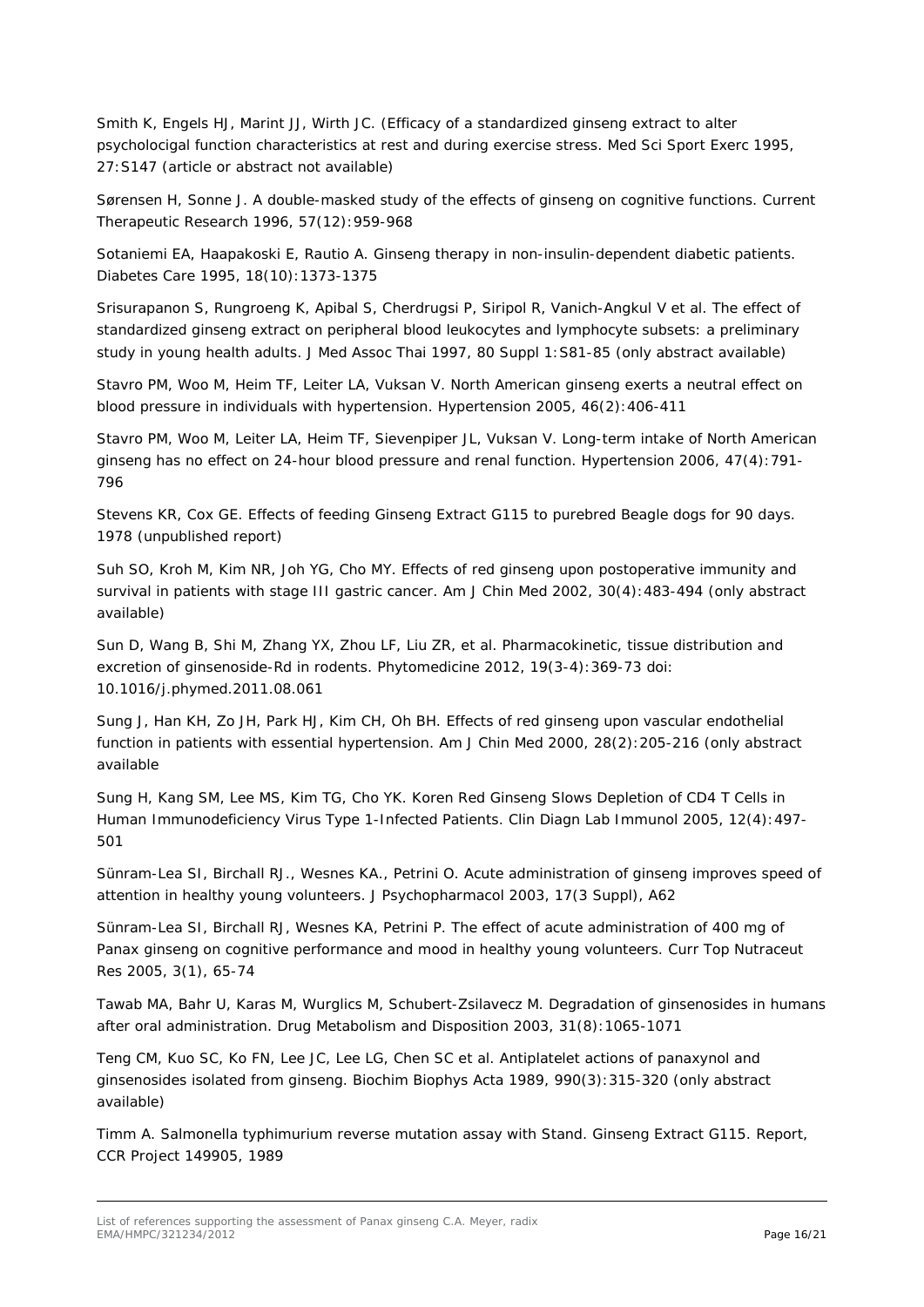Tode T, Kikuchi Y, Hirata J, Kita T, Nakata H, Nagata I. Effect of Korean red ginseng on psychological functions in patients with severe climacteric syndromes. *Int J Gynaecol Obstet* 1999, 67:169-174

Trabucchi E. Teratological investigation of the standardized Ginseng Extract G115. Investigational Report, 1971

Van Kampen J, Robertson H, Hagg T, Drobitch R. Neuroprotective actions of the ginseng extract G115 in two rodent models of Parkinson's disease. *Exp Neurol* 2003, 184(1):521-529

Van Schepdael P. The effects of ginseng G115® on physical performance of endurance athletes. Acta Ther 1993, 19(4):337-347

Voces J, Alvarez AI, Vila L, Ferrando A, de Oliveira CC, Prieto JG. Effects of administration of the standardized Panax ginseng extract G115 on hepatic antioxidant function after exhaustive exercise. *Comp Biochem Physiol C Pharmacol Toxicl Enocrinol* 1999, 123(2):175-184

Vogler BK, Pittler MH, Ernst E. The efficacy of ginseng. A systematic review of randomised clinical trials. *Eur J Clin Pharmacol* 1999, 55(8):567-575

Vohra S, Johnston BC, Laycock KL, Midodzi WK, Dhunnoo I, Harris E *et al*. Safety and tolerability of North American ginseng extract in the treatment of pediatric upper respiratory tract infection: a phase II randomized, controlled trial of 2 dosing schedules. *Pediatrics*. 2008, 122(2):e402-410

Von Ardenne M, Klemm W. Measurements of the increase in the difference between the arterial and venous Hb-O2 saturation obtained with daily administration of 200 mg standardized ginseng extract G115 for four weeks. Long-term increase of the O2 transport into the organs and tissues of the organism through biologically active substances. *Panminerva Med* 1987, 29(2):143-150

Vuksan V, Stavro MP, Sievenpiper JL, Koo VY, Wong E, Beljan Zdravkovic U *et al*. American ginseng improves gylcemia in individuals with normal glucose tolerance: effect of dose and time escalation. *J Am Coll Nutr* 2000a, 19(6):738-744

Vuksan V, Stavro MP, Sievenpiper JL, Beljan-Zdravkovic U, Leiter LA, Josse RG. Similar Postprandial Glycemic Reductions With Escalation of Dose and Administration Time of American Ginseng in Type 2 Diabetes. *Diabetes Care* 2000b, 23(9):1221-1226

Vuksan V, Sievenpiper JL, Koo VY, Francis T, Beljan-Zdravkovic U, Xu Z *et al*. American ginseng (Panax quinquefolius L) reduces postprandial glycemia in nondiabetic subjects and subjects with type 2 diabetes mellitus. *Arch Intern Med* 2000c, 160(7):1009-1013

Vuksan V, Sievenpiper JL, Wong J, Xu Z, Beljan-Zdrakovic U, Arnason JT *et al*. American ginseng (Panax quinquefolius L.) attenuates postprandial glycemia in a time-dependent but not dosedependent manner in healthy individuals. *Am J Clin Nutr* 2001, 73:753-758

Vuksan V, Sung MK, Sievenpiper JL, Stavro PM, Jenkins AL, Di Buono M *et al.* Korean red ginseng (Panax ginseng) improves glucose and insulin regulation in well-controlled, type 2 diabetes: results of a randomized, double-blind, placebo-controlled study of efficacy and safety. *Nutr Metab Cardiovasc Dis* 2008, 18(1):46-56

Wang LCH, Lee TF. Effect of Ginseng Saponins on Cold Tolerance in Young and Elderly Rats. *Planta Med* 2000, 66:144-147

Wang XY, Zhang JT. Effect of Ginsenoside Rb<sub>1</sub> on long-term potentiation in the dentate gyrus of anasthetized rats. *J Asian Nat Prod Res* 2003, 5(1):1-4

Wang Z, Zheng Q, Liu K, Li G, Zheng R. Ginsenoside Rh<sub>2</sub> Enhances Antitumour Activity and Decreases Genotoxic Effect of Cyclophosphamide. *Basic Clin Pharmacol Toxicol*. 2006, 98:411-415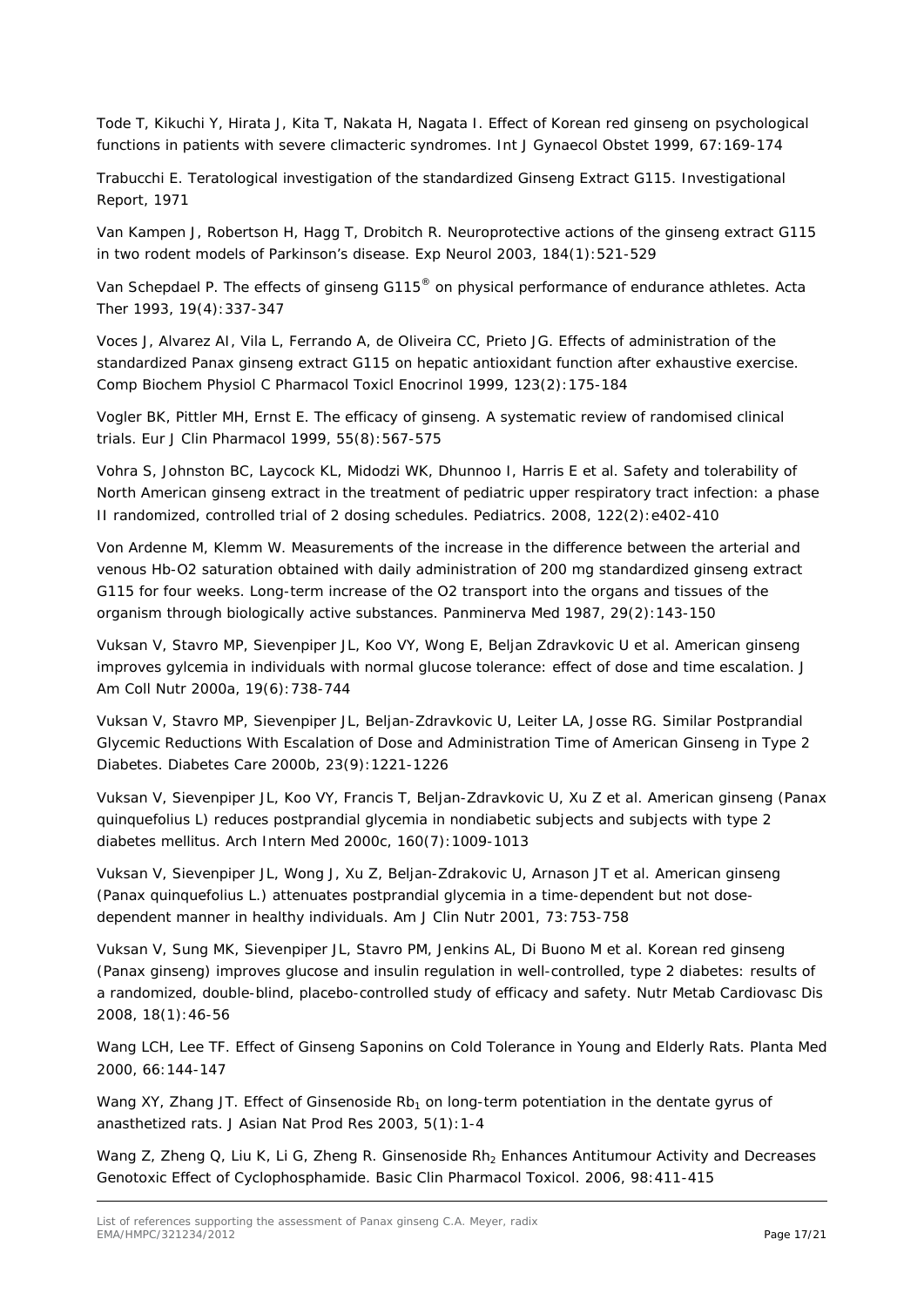Wang Z, Li M, Wu WK, Tan HM, Geng DF. Ginsenoside Rb<sub>1</sub> Preconditioning Protects Against Myocardial Infarction After Regional Ischemia and Reperfusion by Activation Phosphatidylinositol-3-kinase Signal Transduction. *Cardiovasc Drugs Ther* 2008, 22(6):443-452

Wang J, Li S, Fan Y, Chen Y, Liu D, Cheng H *et al*. Anti-fatigue activity of the water-soluble polysaccharides isolated from Panax ginseng C.A. Meyer. *J Ethnopharmacol* 2010a, 130(2):421-423

Wang J, Flaisher-Grinberg S, Li S, Liu H, Sun L, Zhou Y *et al.* Antidepressant-like effects of the active acidic polysaccharide portion of ginseng in mice. *J Ethnopharmacol* 2010b, 132(1):65-69

Washida D, Kitanaka S. Determination of Polyacetylenes and Ginsenosides in Panax Species Using High Performance Liquid Chromatography. *Chem Pharm Bull* 2003, 51(11):1314-1317

Wichtl M. Teedrogen und Phytopharmaka. 5<sup>th</sup> ed. Wiss. VerlagsgesmbH, Stuttgart, 2009

Wiklund IK, Mattsson LA, Lindgren R, Limoni C. Effects of a standardized ginseng extract on quality of life and physiological parameters in symptomatic postmenopausal women: a double-blind, placebocontrolled trial. *Int J Clin Pharmacol Res* 1999, 19(3):89-99

Wilkie A, Cordess C, Ginseng – a root just like a carrot? *Journal of the Royal Society of Medicine* 1994, 87(10):594-595 (only abstract available)

Williams M. Immuno-protection against herpes simplex type II infection by eleutherococcus root extract. *Int J Alternative Complementary Med*. 1995, 13:9-12 (original article or abstract not available)

Winther K, Ranlov C, Rein E, Mehlsen J. Russian root (Siberian Ginseng) improves cognitive functions in middle-aged people, whereas Ginkgo biloba seems effective only in the elderly. *J Neurol Sci* 1997, 150:S90

Wong HB. Effects of herbs and drugs during pregnancy and lactation. *J Singapore Paediatr Soc* 1979, 21(3-4):169-178 (only abstract available)

Wu CH, Tsai BR, Hsieh WT, Chang GY, Mao SJT, Chang WC. The preventive effects of G115 on balloon injury-induced neointima formation in rats. *Life Sciences* 2001, 70(6):669-679

Wu Y, Xia ZY, Dou J, Zhang L, Xu JJ, Zhao B *et al.* Protective effect of ginsenoside Rb<sub>1</sub> against myocardial ischemia/reperfusion injury in streptozotocin-induced diabetic rats. *Mol Biol Rep* 2011, 38(7):4327-4335

Xia C, Wang G, Sun J, Hao H, Xiong Y, Gu S *et al*. Simultaneous determination of ginsenoside Rg1, Re, Rd, Rb1 and ophiogonin D in rat plasma by liquid chromatography/electrospray ionization mass spectrometric method and its application to pharmacokinetic study of "Shenmai" injection. *J Chromatogr B* 2008, 862:72-78

Xu C, Teng J, Chen W, Ge Q, Yang Z, Yu C *et al*. 20(S)-protopanaxadiol, an active ginseng metabolite, exhibits strong antidepressant-like effects in animal tests. *Prog Neuropsychopharmacol Biol Psychiatry* 2010, 34(8):1402-1411

Xu Z, Lan T, Wu W, Wu Y. The effects of ginsenoside Rb<sub>1</sub> on endothelial damage and ghrelin expression induced by hyperhomocysteine. *J Vasc Surg* 2011, 53(1):156-164 (only abstract available)

Xue CC, Shergis JL, Zhang AL, Worsnop C, Fong H, Story D *et al*. Panax ginseng C.A Meyer root extract for moderate Chronic Obstructive Pulmonary Disease (COPD): study protocol for a randomised controlled trial. *Trials* 2011, 12:164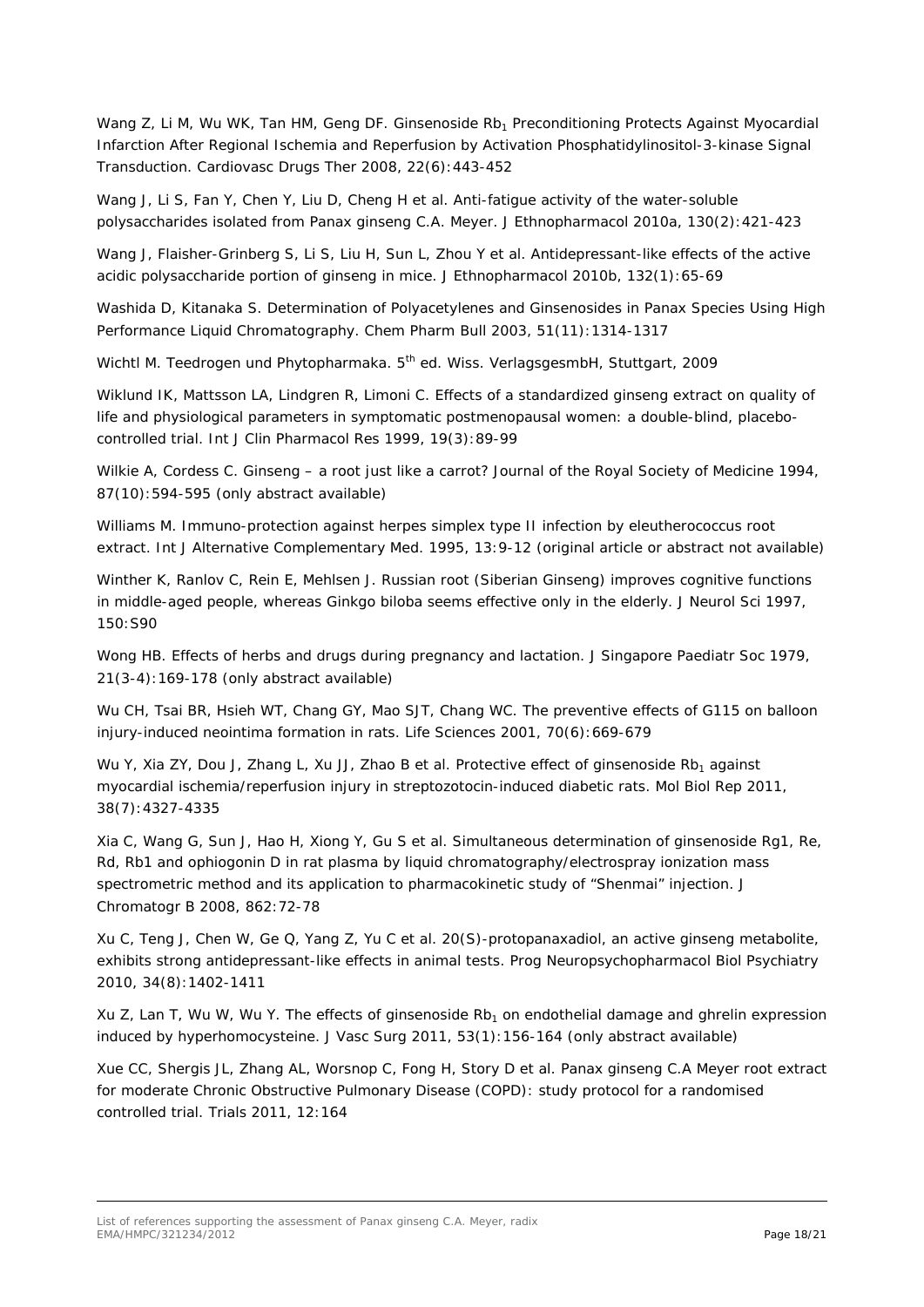Yamada N, Araki H, Yoshimura H. Identification of antidepressant-like ingredients in ginseng root (*Panax ginseng* C.A. Meyer) using a menopausal depressive-like state in female mice: participation of 5-HT2A receptors. *Psychopharmacology* 2011, 216:589-599

Yamamoto M, Kumagai A. Anti-Atherogenic Action of Panax ginseng in Rats and in Patients with Hyperlipidemia. *Planta Med* 1982, 45(7):149 (original article or abstract not available)

Yamamoto M, Uemura T, Nakama S, Uemiya M, Kumagai A. Serum HDL-cholesterol-increasing and fatty liver-improving actions of Panax ginseng in high cholesterol diet-fed rats with clinical effect on hyperlipidemia in man. *Am J Chin Med 1983*, 11(1-4):96-101(only abstract available)

Yamamoto M, Kumagai A. Long term ginseng effects on hyperlipidemia in man with further study of its actions on atherogenesis and fatty liver in rats. *In: Proceedings of the 4th International Ginseng Symposium*, Daejon, Korea, Sept 18-20, 1984, 13:9 (original article or abstract not available)

Yan Z, Yang R, Jiang Y, Yang Z, Yang J, Zhao Q *et al*. Induction of Apoptosis in Human Promyelocytic Leukemia HL60 Cells by Panaxynol and Panaxydol. *Molecules* 2011, 16:5561-5573

Yang MC, Seo DS, Choi SU, Park YH, Lee KR. Polyacetylenes from the Roots of Cultivated-Wild Ginseng and Their Cytotoxicity In *Vitro*. *Arch Pharm Res* 2008, 31(2):154-159

Yang L, Xu SJ, Wu ZF, Liu YM, Zeng X. Determination of Ginsenoside-Rg<sub>1</sub> in Human Plasma and its Application to Pharmacokinetic Studies Following Intravenous Adminstration of "Shenmai" Injection. *Phytother Res* 2009, 23: 65-71

Yang YH, Han SJ, Ryu JH, Jang IS, Kim DH. Ginsenoside Rh<sub>2</sub> Ameliorates Scopolamine-Induced Learning Deficit in Mice. *Biol Pharm Bull* 2009, 32(10):1710-1715

Ye R, Kong X, Yang Q, Zhang Y, Han J, Zhao G. Ginsenoside Rd attenuates redox imbalance and improves stroke outcome after focal cerebral ischemia in aged mice. *Neuropharmacology* 2011a, 61(4):815-824

Ye R, Kong X, Yang Q, Zhang Y, Han J, Li P. Ginsenoside Rd in Experimental Stroke: Superior Neuroprotective Efficacy with a Wide Therapeutic Window. *Neurotherapeutics* 2011b, 8(3):515-525

Ye R, Zhang X, Kong X, Han J, Yang Q, Zhang Y *et al*. Ginsenoside Rd attenuates mitochondrial dysfunction and sequential apoptosis after transient focal ischemia. *Neuroscience* 2011c, 178:169-180

Ye R, Yang Q, Kong X, Han J, Zhang X, Zang Y *et al*. Ginsenoside Rd attenuates early oxidative damage and sequential inflammatory response after transient focal ischemia in rats. *Neurochem Int* 2011d, 58(3):391-398

Yi SW, Sull JW, Hong JS, Linton JA, Ohr H. Association between ginseng intake and mortality: Kangwha cohort study. *J Altern Complement Med* 2009, 15(8):921-928

Yokozawa T, Kobayashi T, Oura H, Kawashima Y. Stimulation of Lipid and Sugar Metabolism in Ginsenoside-Rb2 Treated Rats. *Chem Pharm Bull* 1984, 32(7):2766-2772

Yokozawa T, Kobayashi T, Kawai A, Oura H, Kawashima Y. Hyperlipemia-Improving Effects of Ginsenoside Rb2 in Cholesterol-Fed Rats. *Chem Pharm Bull* 1985a, 33(2):722-729

Yokozawa T, Kobayashi T, Oura H, Kawashima Y. Studies on the Mechanism of the Hypoglycemic Activity of Ginsenoside-Rb<sub>2</sub> in Streptozotocin-Diabetic Rats. *Chem Pharm Bull* 1985b, 33(2):869-872

Yokozawa T, Satoh A, Cho EJ. Ginsenoside-Rd attenuates oxidative damage related to aging in senescence-accelerated mice. *J Pharm Pharmacol* 2004, 56(1):107-113 (only abstract available)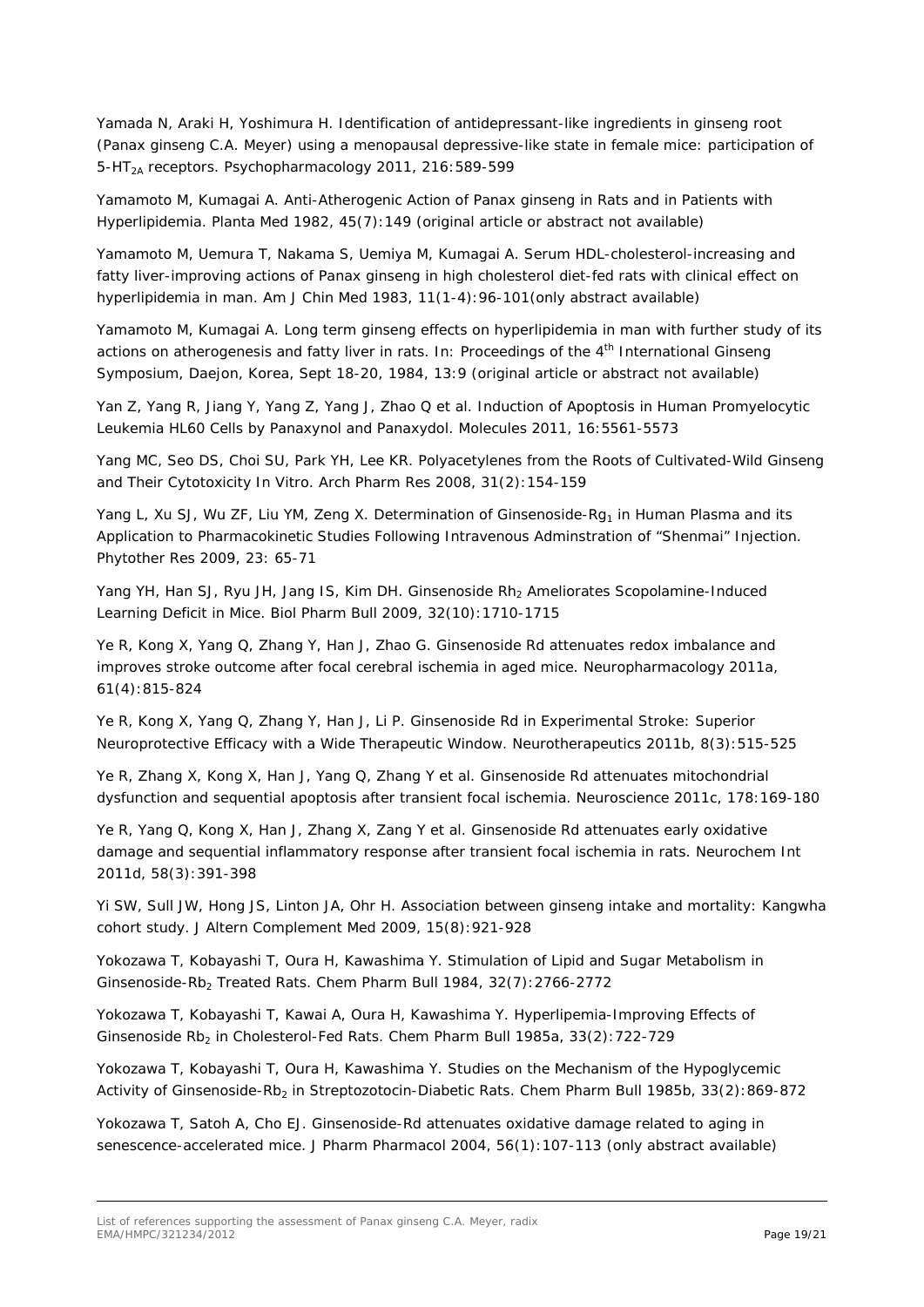Yoon SH, Han EJ, Sung JH, Chung SH. Anti-diabetic Effects of Compound K versus Metformin versus Compound K-Metformin Combination Therapy in Diabetic db/db Mice. *Biol Pharm Bull* 2007, 30(11):2196-2200

Yoon SJ, Kom KH, Kim CJ, Park HC, Kang KH, Kim MJ *et al*. Effects of red ginseng supplementation on aerobic, anaerobic performance, central and peripheral fatigue. *J Ginseng Res* 2008, 32(3):210-219 [Korean] (only abstract available)

Yu K, Ma Y, Shao Q, Qu H, Cheng Y. Simultaneously determination of five ginsenosides in rabbit plasma using solid-phase extraction and HPLC/MS technique after intravenous administration of "Shenmai" injection. *J Pharm Biomed Anal* 2007, 44:532-539

Yuan J, Guo W, Yang B, Liu P, Wang Q, Yuan H. 116 gases of coronary angina pectoris treated with powder composed of radix ginseng, radix notoginseng and succinum. *J Trad Chin Med* 1997, 17(1):14- 17 (only abstract available)

Yuan CS, Wei G, Dey L, Karrison T, Nahlik L, Maleckar S *et al.* Brief communication: American Ginseng reduces warfarin's effect in healthy patients. *Ann Intern Med* 2004, 141: 23-27

Zeng X, Deng Y, Feng Y, Liu Y, Yang L, Huang Y *et al*. Pharmacokinetics and Safety of Ginsenoside Rd Following a Single or Multiple Intraveneous Dose in Healthy Chinese Volunteers*. J Clin Pharmacol* 2010, 50:285-292

Zhan Y, Xu XH, Jiang YP. Protective effects of ginsenoside on myocardiac ischemic and reperfusion injuries. *Zhonghua Yi Xue Za Zhi* 1994, 74(10):626-628, 648 [Chinese] (only abstract available)

Zhang WY, Teng H, Zheng Y. Ginseng saponin treatment for intrauterine growth retardation. *Zhonghua Yi Xue Za Zhi* 1994, 74(10):608-610, 646 [Chinese] (only abstract available)

Zhang B, Matsuda S, Tanaka J, Tateishi N, Maeda N, Wen TC *et al*. Ginsenoside Rb<sub>1</sub> Prevents Image Navigation Disability Cortical Infarction, and Thalamic Degeneration in Rats With Focal Cerebral Ischemia. *J Stroke Cerebrovasc Dis* 1998, 7(1):1-9

Zhang G, Liu A, Zhou Y, San X, Jin T, Jin Y. Panax ginseng ginsenoside-Rg<sub>2</sub> protects memory impairment via anti-apoptosis in rat model with vascular dementia. *J Ethnopharmacol* 2008, 115(3):441-448

Zhang QH, Wu CF, Duan L, Yang JY. Protective effects of total saponins from stem and leaf of *Panax ginseng* against cyclophosphamide-induced genotoxicity and apoptosids in mouse bone marrow cells and peripheral lymphocyte cells. *Food Chem Toxicol* 2008, 46:293-302

Zhang QH, Wu CF, Yang JY, Mu YH, Chen XX, Zhao YQ. Reduction of cyclophosphamide-induced DNA damage and apoptosis effects of ginsenoside  $Rb<sub>1</sub>$  on mouse bone marrow cells and peripheral blood leukocytes. *Environ Toxicol Pharmacol* 2009, 27:384-389

Zhao XZ.[ Antiseniliy effect of ginseng-rhizome saponin]. *Zhong Xi Yi Jie He Za Zhi.* 1990 (10):586-9, 579 [Chinese] (only English abstract available)

Zhao J, Su C, Yang C, Liu M, Tang L, Su W *et al*.. Determination of ginsenosides Rb1, Rb2, and Rb3 in rat plasma by a rapid and sensitive liquid chromatography tandem mass spectrometry method: Application in a pharmacokinetic study. *J Pharm Biomed Anal* 2012, 64-65:94-7, doi: 10.1016/j.jpba.2012.02.017

Zhou D, Tong L, Wan M, Wang G, Ye Z, Wang Z *et al.* An LC-MS method for simultaneous determination of nine ginsenosides in rat plasma and its application in pharmacokinetic study. *Biomed Chromatogr* 2011, 25:720-726